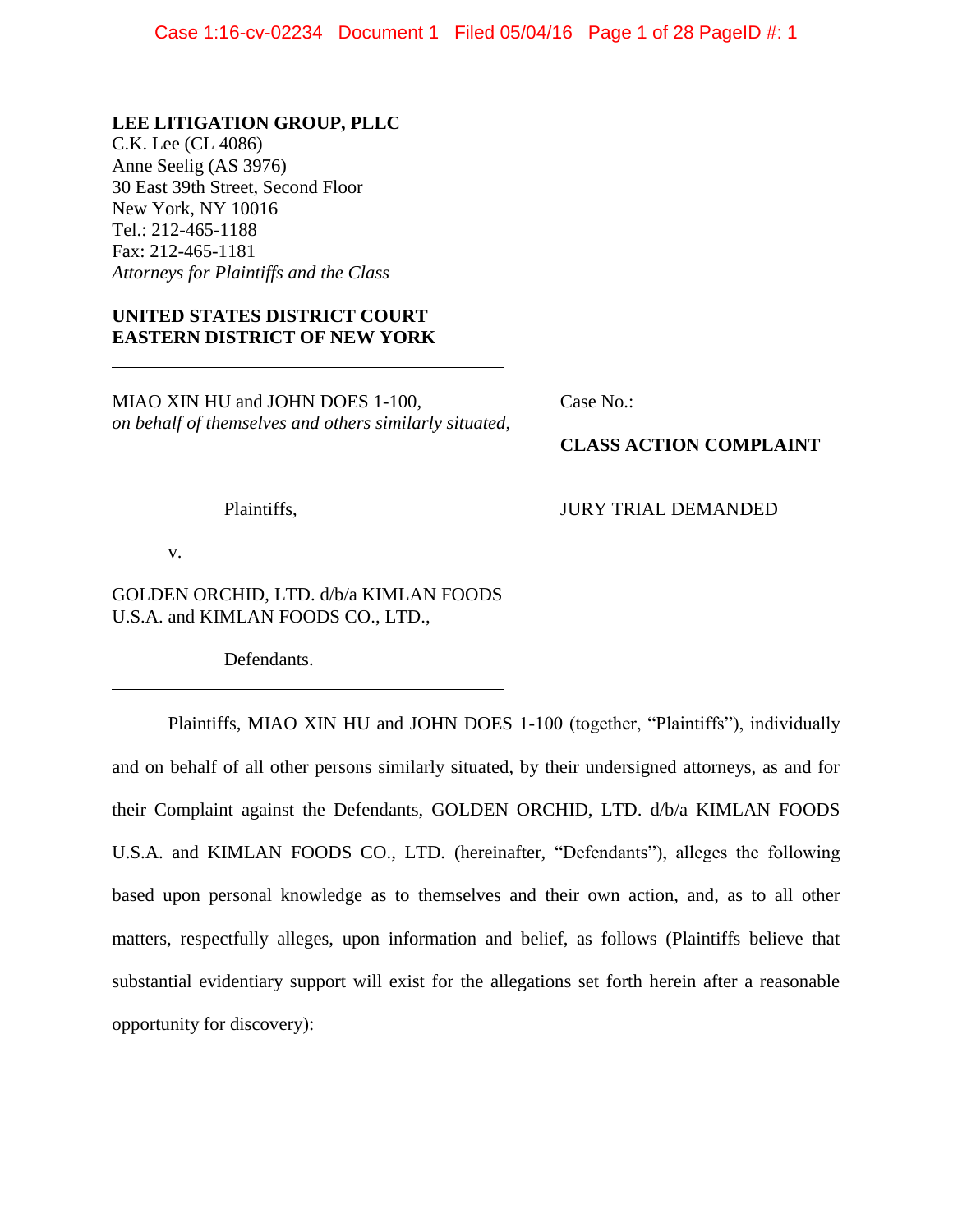### **NATURE OF THE ACTION**

1. Plaintiffs, MIAO XIN HU and JOHN DOES 1-100, on behalf of themselves and others similarly situated, by and through their undersigned attorneys, bring this class action against Defendants, GOLDEN ORCHID, LTD. d/b/a KIMLAN FOODS U.S.A. and KIMLAN FOODS CO., LTD., for the deceptive practice of marketing their jarred preserved food products as free of preservatives when they contain Citric Acid, a non-natural, highly chemically processed ingredient regularly used as a preservative in industrially made food and beverage products. Citric acid is used in the following products:

- (i) Kimlan Pickled Cucumber 7 oz. and 14 oz. sizes
- (ii) Kimlan Chili Radish 7 oz. and 14 oz. sizes
- (iii) Any other jarred Kimlan product that contains Citric Acid (collectively, "Products").

2. This case is about the deceptive manner in which the Defendants labeled, packaged and marketed their Products to the general public during the Class Period. Defendants' promotion of the Products is deceptive because it builds upon the fiction that the Products are contain no added preservatives, when they are not.

3. Defendants' "No Preservatives Added" Claim is deceptive. Defendants engaged in deceptive labeling practices by failing to disclose that the Products contain Citric Acid as a preservative and/or by expressly representing on the front label that the Products contain "No Preservatives." All of the Products contain citric acid, which is commonly used as a preservative in commercial food and beverage products. Fresh, high quality produce, as claimed to be used by Defendants, is fertile ground for bacterial/mold growth. Without the addition of preservatives, a jar of fresh produce would certainly not keep for weeks as intended.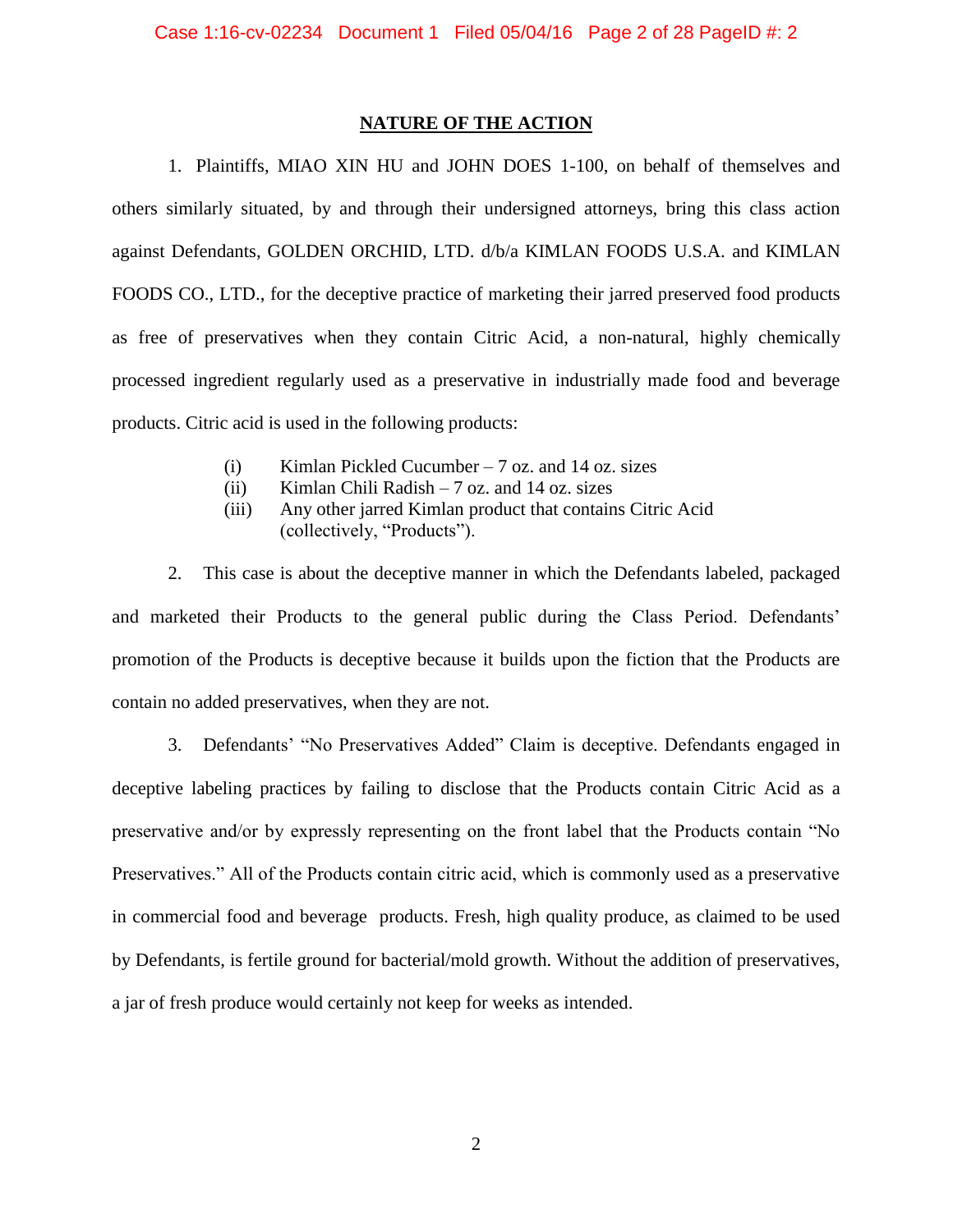### Case 1:16-cv-02234 Document 1 Filed 05/04/16 Page 3 of 28 PageID #: 3

4. By marketing the Products as being free of preservatives, Defendants wrongfully capitalized on and reaped enormous profits from consumers' strong preference for food products without the addition of preservatives.

5. Plaintiffs bring this proposed consumer class action on behalf of themselves and all other persons nationwide, who, from the applicable limitations period up to and including the present ("Class Period"), purchased for consumption and not resale any of Defendants' Products.

6. Defendants violated statutes enacted in each of the fifty states and the District of Columbia that are designed to protect consumers against unfair, deceptive, fraudulent and unconscionable trade and business practices and false advertising. These statutes are:

- *1)* Alabama Deceptive Trade Practices Act, Ala. Statues Ann. §§ 8-19-1, *et seq.;*
- *2)* Alaska Unfair Trade Practices and Consumer Protection Act, Ak. Code § 45.50.471, *et seq.;*
- *3)* Arizona Consumer Fraud Act, Arizona Revised Statutes, §§ 44-1521, *et seq.;*
- *4)* Arkansas Deceptive Trade Practices Act, Ark. Code § 4-88-101, *et seq.;*
- *5)* California Consumer Legal Remedies Act, Cal. Civ. Code § 1750, *et seq.,* and California's Unfair Competition Law, Cal. Bus. & Prof Code § 17200, *et seq.;*
- *6)* Colorado Consumer Protection Act, Colo. Rev. Stat. § 6 1-101, *et seq.;*
- *7)* Connecticut Unfair Trade Practices Act, Conn. Gen. Stat § 42-110a, *et seq.;*
- *8)* Delaware Deceptive Trade Practices Act, 6 Del. Code § 2511, *et seq.;*
- 9) District of Columbia Consumer Protection Procedures Act, D.C. Code § 28 3901, *et seq.;*
- *10)* Florida Deceptive and Unfair Trade Practices Act, Fla. Stat. Ann. § 501.201, *et seq.;*
- *11)* Georgia Fair Business Practices Act, § 10-1-390 *et seq.;*
- *12)* Hawaii Unfair and Deceptive Practices Act, Hawaii Revised Statues § 480 1*, et seq.,* and Hawaii Uniform Deceptive Trade Practices Act, Hawaii Revised Statutes § 481A-1, *et seq.;*
- *13)* Idaho Consumer Protection Act, Idaho Code § 48-601, *et seq.;*
- *14)* Illinois Consumer Fraud and Deceptive Business Practices Act, 815 ILCS § 505/1, *et seq.;*
- *15)* Indiana Deceptive Consumer Sales Act, Indiana Code Ann. §§ 24-5-0.5-0.1, *et seq.;*
- *16)* Iowa Consumer Fraud Act, Iowa Code §§ 714.16, *et seq.;*
- *17)* Kansas Consumer Protection Act, Kan. Stat. Ann §§ 50 626, *et seq.;*
- *18)* Kentucky Consumer Protection Act, Ky. Rev. Stat. Ann. §§ 367.110, *et seq.,* and the Kentucky Unfair Trade Practices Act, Ky. Rev. Stat. Ann §§ 365.020, *et seq.;*
- *19)* Louisiana Unfair Trade Practices and Consumer Protection Law, La. Rev. Stat. Ann. § § 51:1401, *et seq.;*
- *20)* Maine Unfair Trade Practices Act, 5 Me. Rev. Stat. § 205A, *et seq,,* and Maine Uniform Deceptive Trade Practices Act, Me. Rev. Stat. Ann. 10, § 1211, *et seq.,*
- *21)* Maryland Consumer Protection Act, Md. Com. Law Code § 13-101, *et seq.;*
- *22)* Massachusetts Unfair and Deceptive Practices Act, Mass. Gen. Laws ch. 93A;
- *23)* Michigan Consumer Protection Act, § § 445.901, *et seq.;*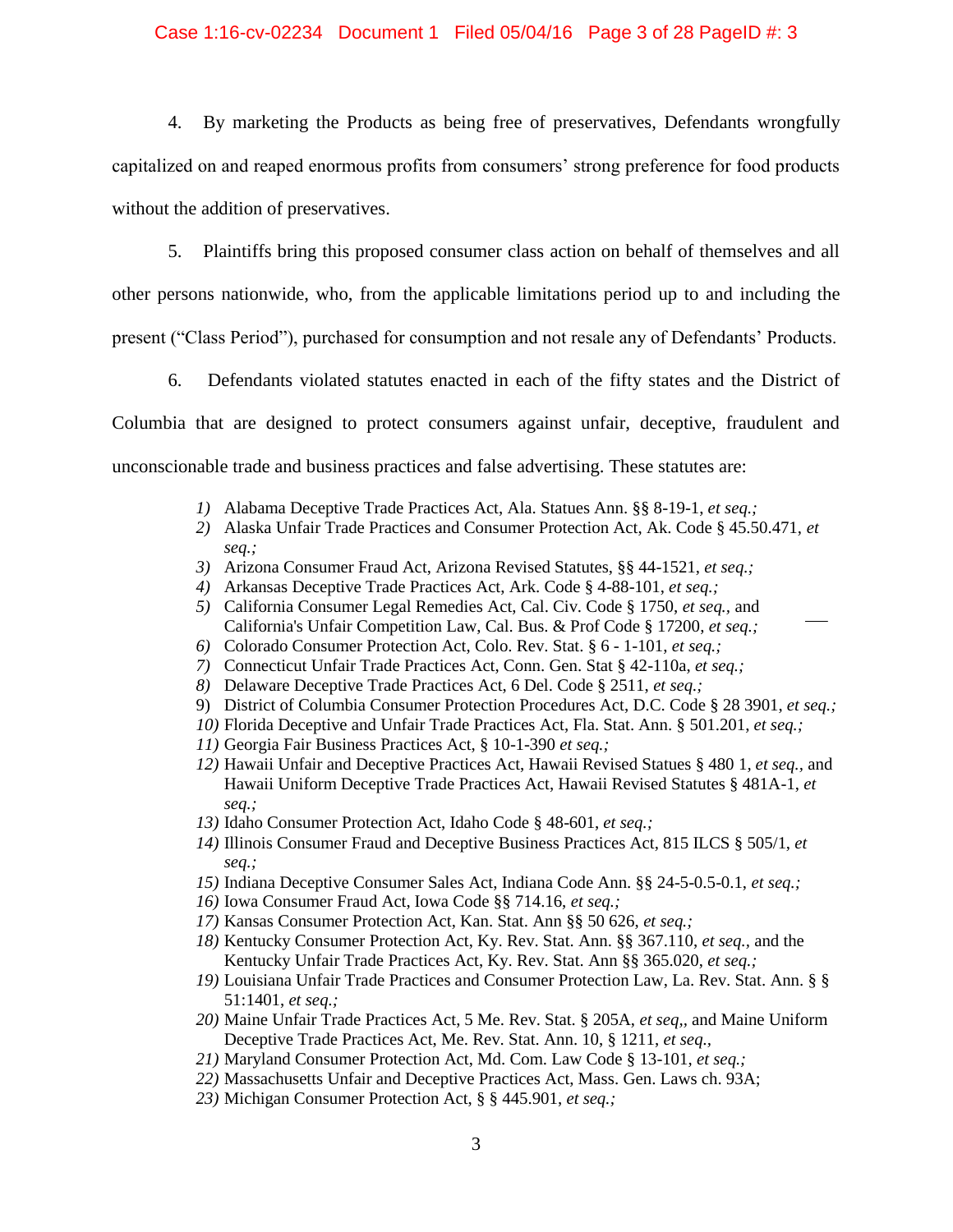# Case 1:16-cv-02234 Document 1 Filed 05/04/16 Page 4 of 28 PageID #: 4

- *24)* Minnesota Prevention of Consumer Fraud Act, Minn. Stat §§ 325F.68, *et seq.;* and Minnesota Uniform Deceptive Trade Practices Act, Minn. Stat. § 325D.43, *et seq.;*
- *25)* Mississippi Consumer Protection Act, Miss. Code Ann. §§ 75-24-1, *et seq.;*
- *26)* Missouri Merchandising Practices Act, Mo. Rev. Stat. § 407.010, *et seq.;*
- *27)* Montana Unfair Trade Practices and Consumer Protection Act, Mont. Code §30-14-101, *et seq.;*
- *28)* Nebraska Consumer Protection Act, Neb. Rev. Stat. § 59 1601, *et seq.,* and the Nebraska Uniform Deceptive Trade Practices Act, Neb. Rev. Stat. § 87-301, *et seq.;*
- *29)* Nevada Trade Regulation and Practices Act, Nev. Rev. Stat. §§ 598.0903, *et seq.;*
- *30)* New Hampshire Consumer Protection Act, N.H. Rev. Stat. § 358-A:1, *et seq.;*
- *31)* New Jersey Consumer Fraud Act, N.J. Stat. Ann. §§ 56:8 *1, et seq.;*
- *32)* New Mexico Unfair Practices Act, N.M. Stat. Ann. §§ 57 12 *1, et seq.;*
- *33)* New York Deceptive Acts and Practices Act, N.Y. Gen. Bus. Law §§ 349, *et seq.;*
- *34)* North Dakota Consumer Fraud Act, N.D. Cent. Code §§ 51 15 01, *et seq.;*
- *35)* North Carolina Unfair and Deceptive Trade Practices Act, North Carolina General Statutes §§ 75-1, *et seq.;*
- *36)* Ohio Deceptive Trade Practices Act, Ohio Rev. Code. Ann. §§ 4165.01. *et seq.;*
- *37)* Oklahoma Consumer Protection Act, Okla. Stat. 15 § 751, *et seq.;*
- *38)* Oregon Unfair Trade Practices Act, Rev. Stat § 646.605, *et seq.;*
- *39)* Pennsylvania Unfair Trade Practices and Consumer Protection Law, 73 Penn. Stat. Ann. § § 201-1, *et seq.;*
- *40)* Rhode Island Unfair Trade Practices And Consumer Protection Act, R.I. Gen. Laws § 6- 13.1-1, *et seq.;*
- *41)* South Carolina Unfair Trade Practices Act, S.C. Code Laws § 39-5-10, *et seq.;*
- *42)* South Dakota's Deceptive Trade Practices and Consumer Protection Law, S.D. Codified Laws §§ 37 24 *1, et seq.;*
- *43)* Tennessee Trade Practices Act, Tennessee Code Annotated §§ 47-25-101, *et seq.;*
- *44)* Texas Stat. Ann. §§ 17.41, *et seq.,* Texas Deceptive Trade Practices Act, *et seq.;*
- *45)* Utah Unfair Practices Act, Utah Code Ann. §§ 13-5-1, *et seq.;*
- *46)* Vermont Consumer Fraud Act, Vt. Stat. Ann. tit.9, § 2451, *et seq.;*
- *47)* Virginia Consumer Protection Act, Virginia Code Ann. §§59.1-196, *et seq.;*
- *48)* Washington Consumer Fraud Act, Wash. Rev, Code § 19.86.010, *et seq.;*
- *49)* West Virginia Consumer Credit and Protection Act, West Virginia Code § 46A-6-101, *et seq.;*
- *50)* Wisconsin Deceptive Trade Practices Act, Wis. Stat. §§ 100. 18, *et seq.;*
- *51)* Wyoming Consumer Protection Act, Wyoming Stat. Ann. §§40-12-101, *et seq.*
- 7. Defendants marketed their Kimlan Products in a way that is deceptive to consumers

under consumer protection laws of all fifty states and the District of Columbia. Defendants have

been unjustly enriched as a result of their conduct. For these reasons, Plaintiffs seek the relief set

forth herein.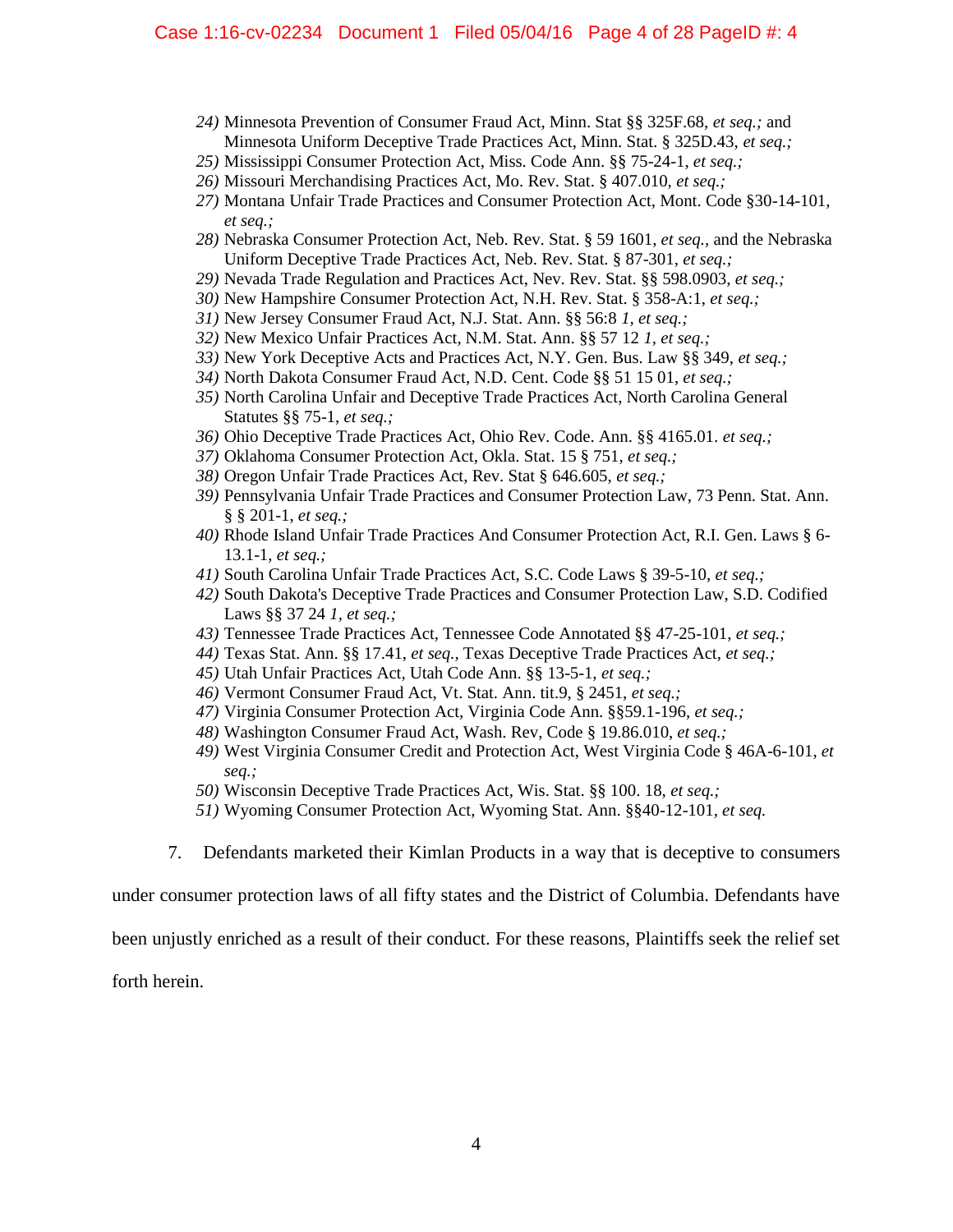#### **JURISDICTION AND VENUE**

8. The Court has jurisdiction over this matter pursuant to 28 U.S.C. § 1332, because this is a class action, as defined by 28 U.S.C  $\S$  1332(d)(1)(B), in which a member of the putative class is a citizen of a different state than Defendants, and the amount in controversy exceeds the sum or value of \$5,000,000, excluding interest and costs. *See* 28 U.S.C. § 1332(d)(2).

9. The Court has jurisdiction over the federal claims alleged herein pursuant to 28 U.S.C. § 1331 because it arises under the laws of the United States.

10. The Court has jurisdiction over the state law claims because they form part of the same case or controversy under Article III of the United States Constitution.

11. Alternatively, the Court has jurisdiction over all claims alleged herein pursuant to 28 U.S.C § 1332 because the matter in controversy exceeds the sum or value of \$75,000 and is between citizens of different states.

12. The Court has personal jurisdiction over Defendants because their Products are advertised, marketed, distributed, and sold throughout New York State; Defendants engaged in the wrongdoing alleged in this Complaint throughout the United States; including in New York State; Defendants are authorized to do business in New York State; and Defendants have sufficient minimum contacts with New York and/or otherwise have intentionally availed themselves of the markets in New York State, rendering the exercise of jurisdiction by the Court permissible under traditional notions of fair play and substantial justice. Moreover, Defendants are engaged in substantial and not isolated activity within New York State.

13. Pursuant to 28 U.S.C. § 1391, this Court is the proper venue for this action because a substantial part of the events, omissions, and acts giving rise to the claims herein occurred in this District. Plaintiff MIAO XIN HU is a citizen of New York and have purchased the Products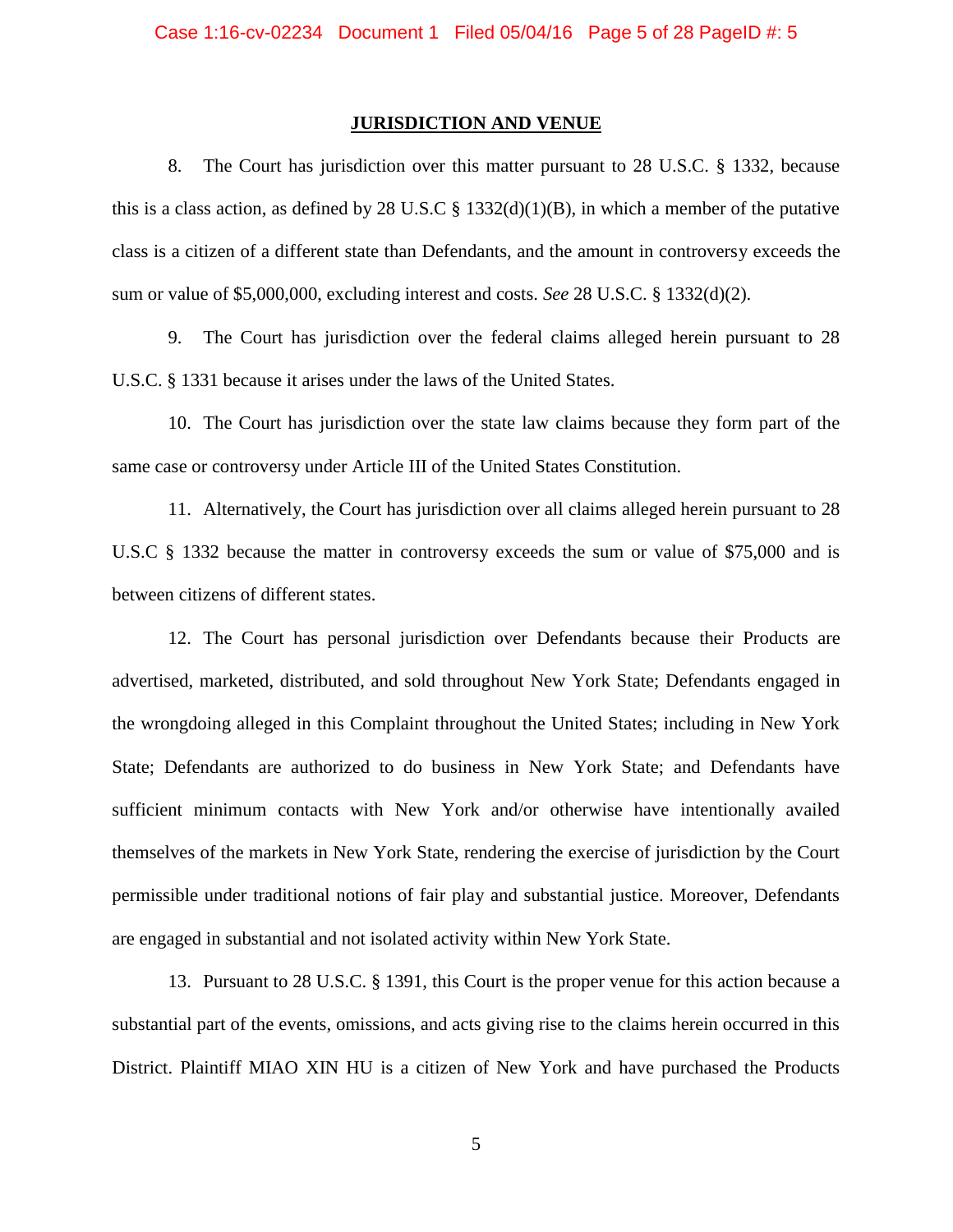### Case 1:16-cv-02234 Document 1 Filed 05/04/16 Page 6 of 28 PageID #: 6

from Defendants in this District. Moreover, Defendants distributed, advertised, and sold the Products, which are the subject of the present Complaint, in this District.

# **PARTIES**

## *Plaintiffs*

14. Plaintiff MIAO XIN HU is, and at all times relevant hereto has been, a citizen of the State of New York and resides in Kings County. During the Class Period, Plaintiff HU purchased numerous Kimlan Products, including the Kimlan Pickled Cucumber – 14 oz. Product, for personal consumption within the State of New York. Plaintiff HU purchased the Products from supermarkets including but not limited to Chang Jiang Supermarket located in Queens County. The purchase price was \$2.99 (or more) for the Product. Plaintiff HU substantially relied on Defendants' "No Preservatives" claims in deciding to purchase the Products. Plaintiff HU purchased the Products at a premium price and was financially injured as a result of Defendants' deceptive conduct as alleged herein. Further, should Plaintiff HU encounter the Products in the future, she could not rely on the truthfulness of the packaging, absent corrective changes to the packaging. However, Plaintiff HU would still be willing to purchase the current formulation of the Products, absent the price premium, so long as Defendants engages in corrective advertising.

15. Plaintiffs JOHN DOES 1-100 are, and at all times relevant hereto has been, citizens of the any of the fifty states and the District of Columbia. During the Class Period, Plaintiffs JOHN DOES 1-100 purchased the Products for personal consumption or household use within the United States. Plaintiffs purchased the Products at a premium price and were financially injured as a result of Defendants' deceptive conduct as alleged herein.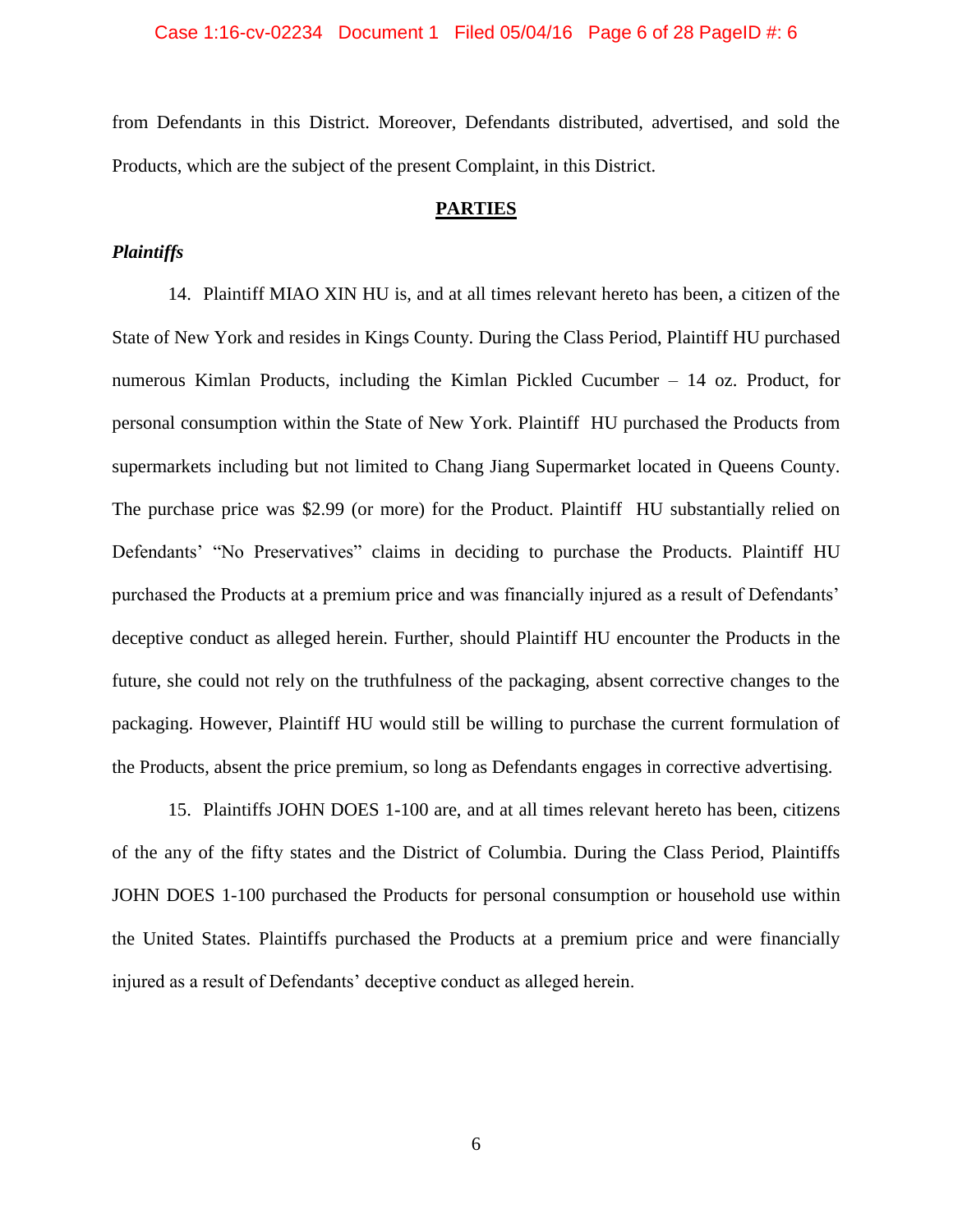### *Defendants*

16. Defendant GOLDEN ORCHID, LTD. d/b/a KIMLAN FOODS U.S.A. is a corporation organized under the laws of California with headquarters at 3330 S. Garfield Ave, Building 102, Unit A, Commerce, CA 90040 and an address for service of process at Vicky Chung, 12717 Ann St., Santa Fe Springs, CA 90670. Defendant manufactures, markets, distributes and sells jarred food products under the brand Kimlan, which includes the Products.

17. Defendant KIMLAN FOODS CO., LTD., is a corporation organized under the laws of Taiwan with headquarters at No. 236, Jieshou Road, Daxi, Taoyuan, Taiwan. Defendant manufactures, markets, distributes and sells jarred food products under the brand Kimlan, which includes the Products.

18. Defendants jointly develop, manufacture, distribute, market and sell jarred food products throughout the fifty states and the District Columbia. The labeling, packaging, and advertising for the Kimlan Products, relied upon by Plaintiffs, were prepared and/or approved by Defendants and their agents, and were disseminated by Defendants and their agents through advertising containing the misrepresentations alleged herein. Such labeling, packaging and advertising were designed to encourage consumers to purchase the Products and reasonably misled the reasonable consumer, i.e. Plaintiffs and the Class, into purchasing the Products. Defendants owned, manufactured and distributed the Products, and created and/or authorized the unlawful, fraudulent, unfair, misleading and/or deceptive labeling, packaging and advertising for the Products.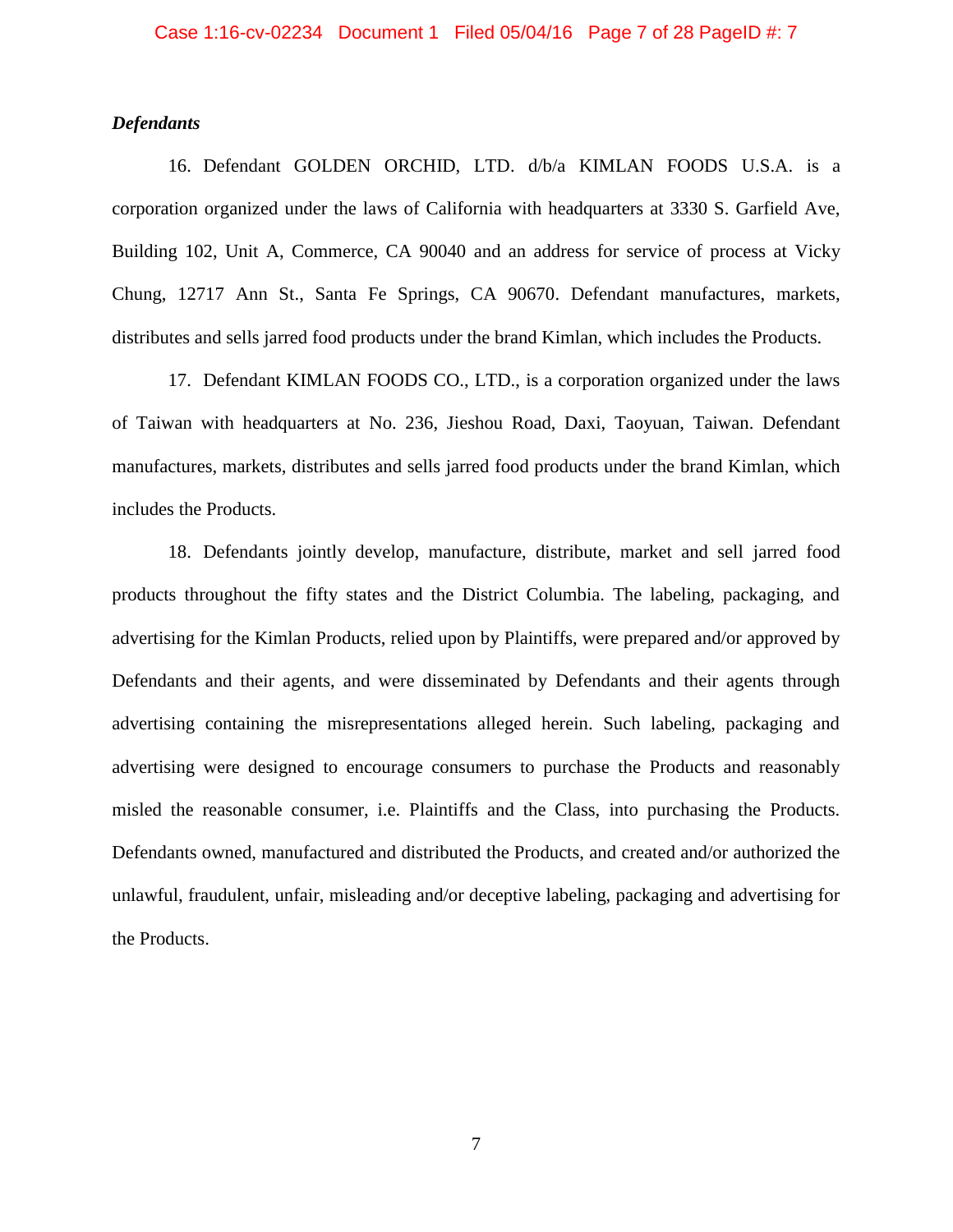### **FACTUAL ALLEGATIONS**

# **Kimlan Jarred Products**

19. Defendants market the Kimlan Products as jarred, preserved food products available at most Chinese supermarket chains, Amazon.com and other retail outlets throughout the United States.

20. Defendants have consistently conveyed the very specific message to consumers throughout the United States, including Plaintiffs and Class members, that the Products contain no preservatives.

# **Defendants' No Preservatives Claims Violate Identical State and Federal Law**

21. Defendants' labeling, packaging and marketing practices are deceptive and or misleading because the Products fail to disclose that the citric acid is used as a preservative and/or that the Products prominently represent on the front label, that they contain "No Preservatives." All Products use citric acid (2-hydroxypropane-1,2,3-tricarboxylic acid), a nonnatural, highly chemically processed ingredient regularly used as a preservative (due to its acidic pH level which creates an environment where bacteria cannot thrive) in ready-to-drink tea products.

22. The FDCA provides that "[a] food shall be deemed misbranded  $-$  (a) (1) its labeling is false or misleading in any particular, or  $\ldots$  (k) If it bears or contains any artificial flavoring, artificial coloring, or chemical preservative, *unless* it bears labeling stating that fact… ." 21 U.S.C. §§ 343 (a)(1), 343 (k).

23. Defendants' packaging and advertising of the Products also violate various state laws against misbranding which mirror federal law. New York and other state law broadly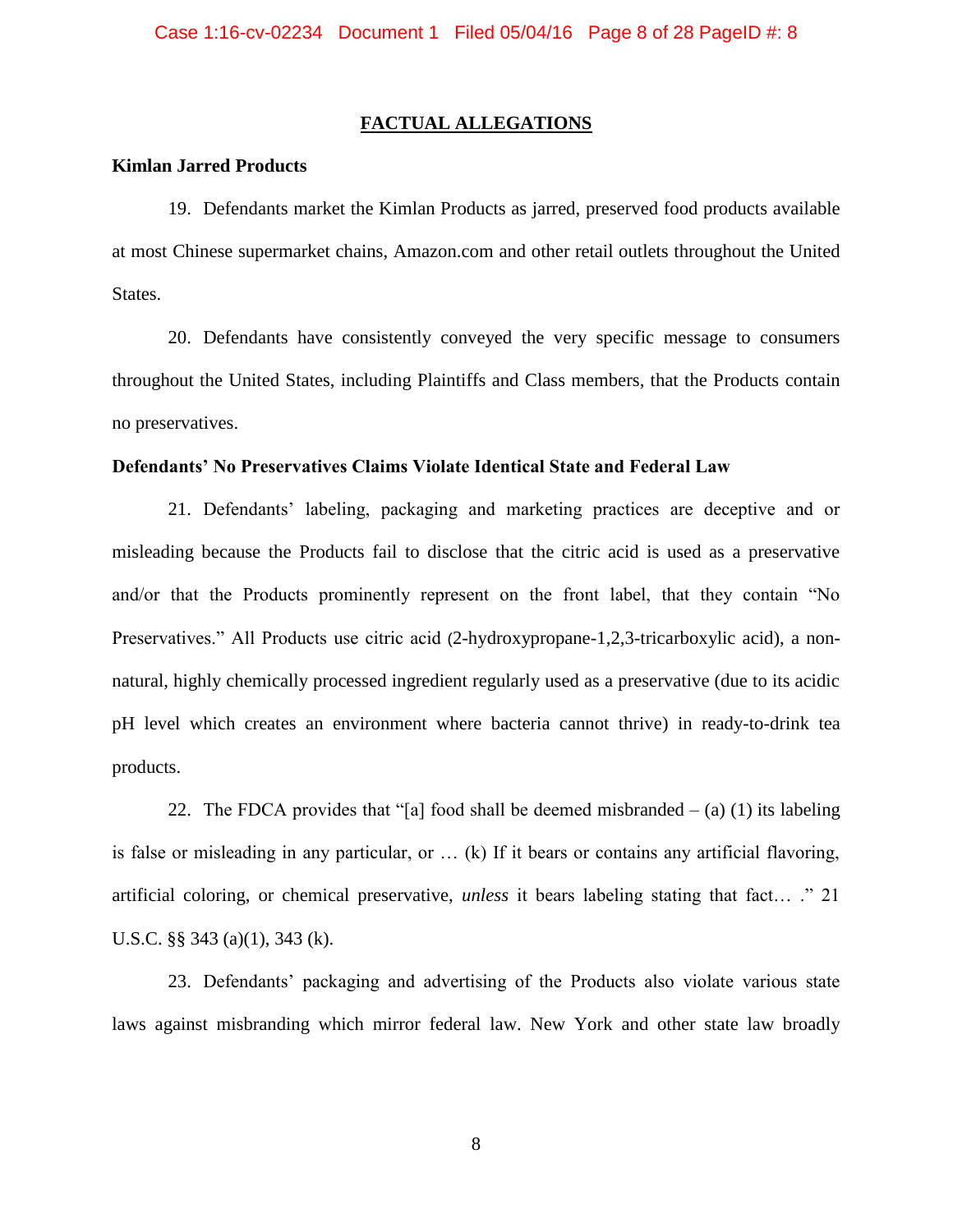# Case 1:16-cv-02234 Document 1 Filed 05/04/16 Page 9 of 28 PageID #: 9

prohibit the misbranding of food in language identical to that found in regulations promulgated pursuant to the FDCA, 21 U.S.C. §§ 343 *et seq.*:

Pursuant to N.Y. Agm. Law § 201, "[f]ood shall be deemed to be misbranded: 1. If its labeling is false or misleading in any particular…11. If it bears or contains any artificial flavoring, artificial coloring, or permitted chemical preservative, unless it bears labeling stating that fact."

24. The term "chemical preservative" means "any chemical that, when added to food tends to prevent or retard deterioration thereof[.]" 2l C.F.R. § 101.22(a)(5).

25. While citric acid is listed in the fine print on the back of the Product in the list of

ingredients (as shown below), Defendants deliberately made no mention of the function of the

citric acid in violation of state and federal laws:

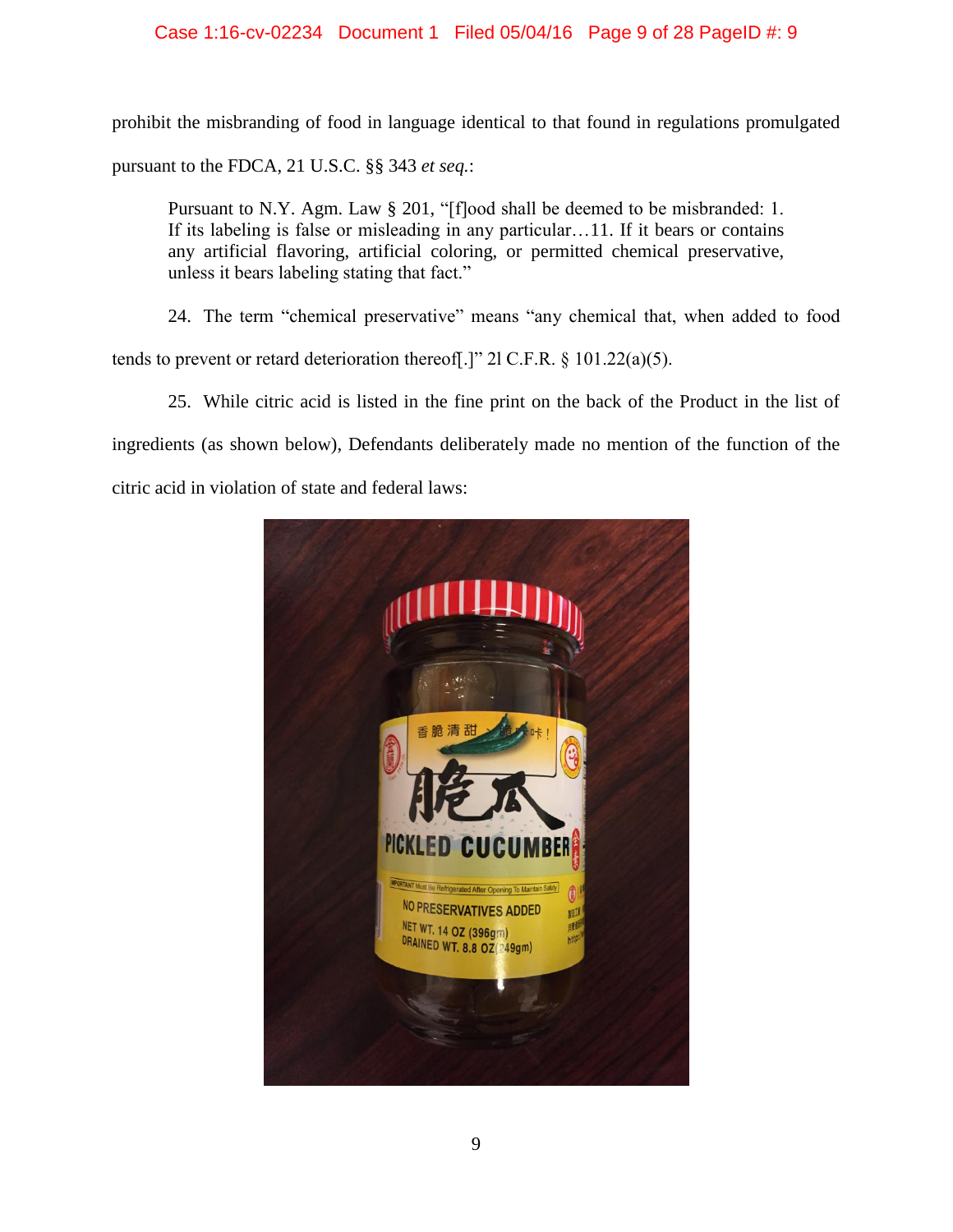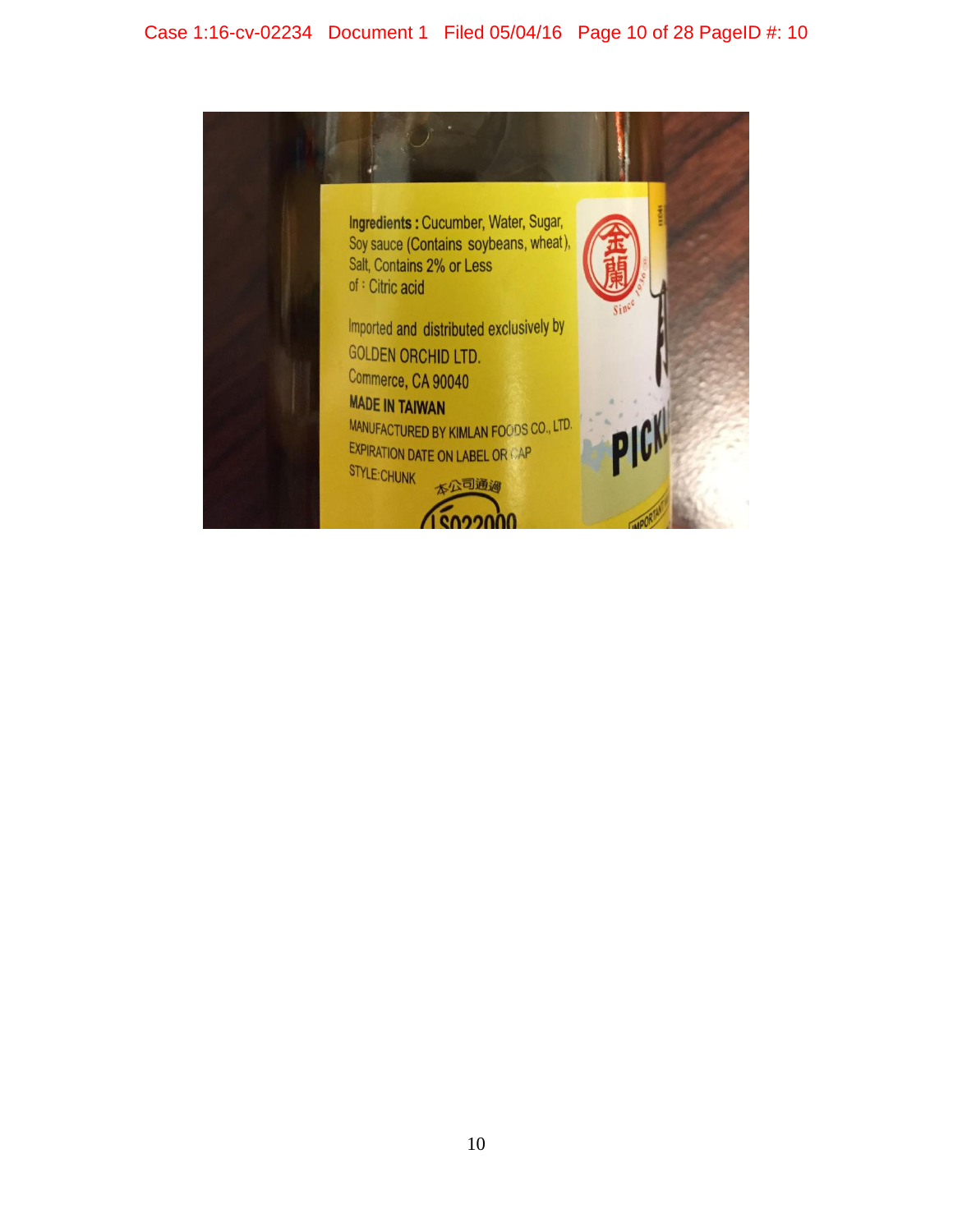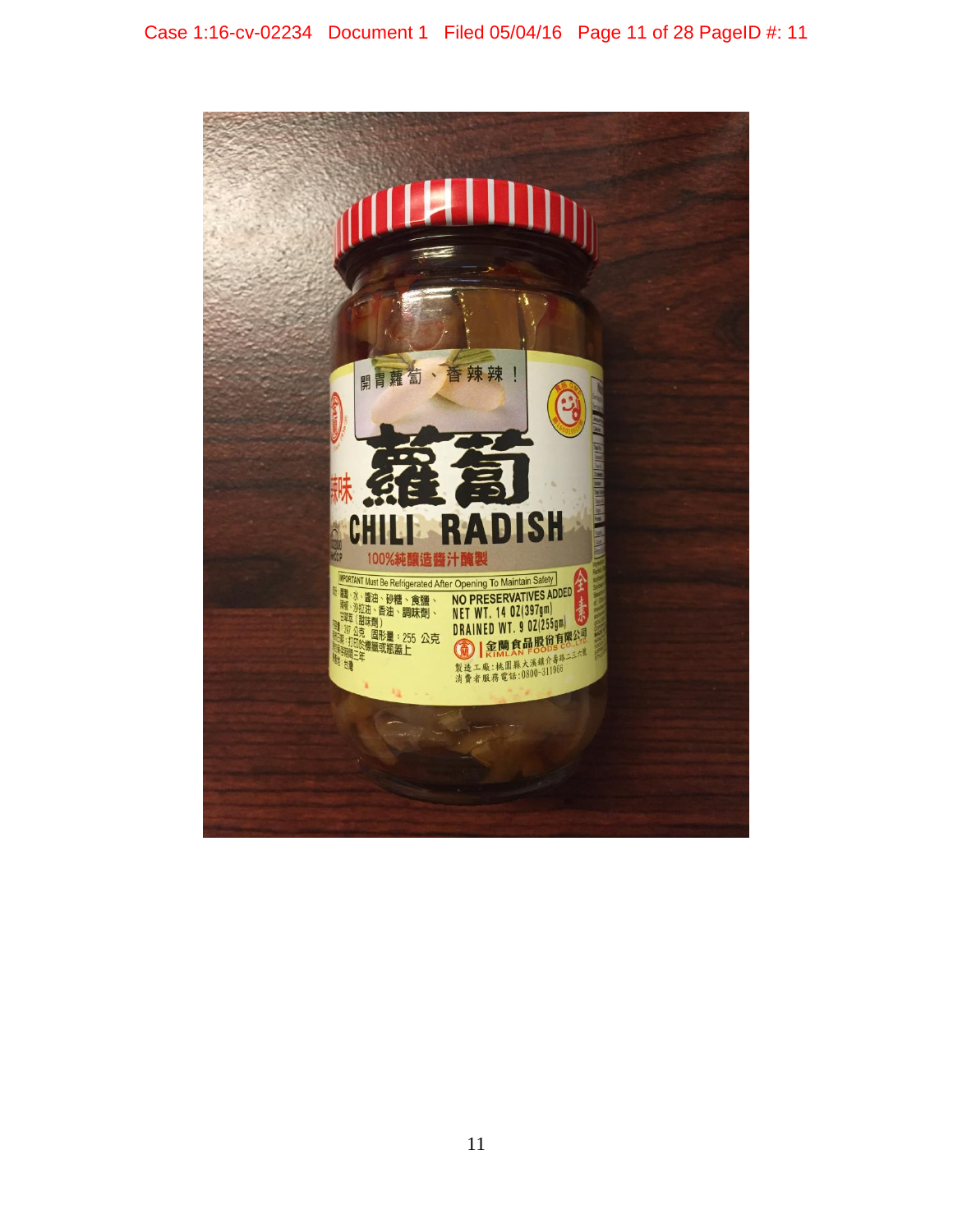

26. The above images are of the front and back labels of the Kimlan Pickled Cucumber Product and Kimlan Chili Radish Product. The Pickled Cucumber Product lists the following ingredients: Cucumber, Water, Sugar, Soy Sauce, Salt, and Citric Acid, and the Chili Radish Product, which lists the following ingredients: Radish, Water, Soy sauce, Sugar, Salt, Chili, Soybean oil, Sesame oil and Citric Acid.

27. While the acidic pH of citric acid would most certainly provide tartness to the Products, such explanation is pretextual because the real function of the citric acid in the Products is as a preservative.<sup>4</sup>

28. The U.S. Food and Drug Administration ("FDA") routinely required that food manufacturers disclose the fact that citric acid is used as a preservative. In a Warning Letter dated October 6, 2010, the FDA warned the manufacturers of the Chiquita brand "Pineapple

 $\overline{a}$ 

<sup>4</sup> *See, e.g.,* Lawrence, Clare L., et al., *Evidence of a new role for the high-osmolarity glycerol mitogen-activated protein kinase pathway in yeast: regulating adaptation to citric acid stress*, MOLECULAR AND CELLULAR BIOLOGY 24.8 (2004): 3307-3323.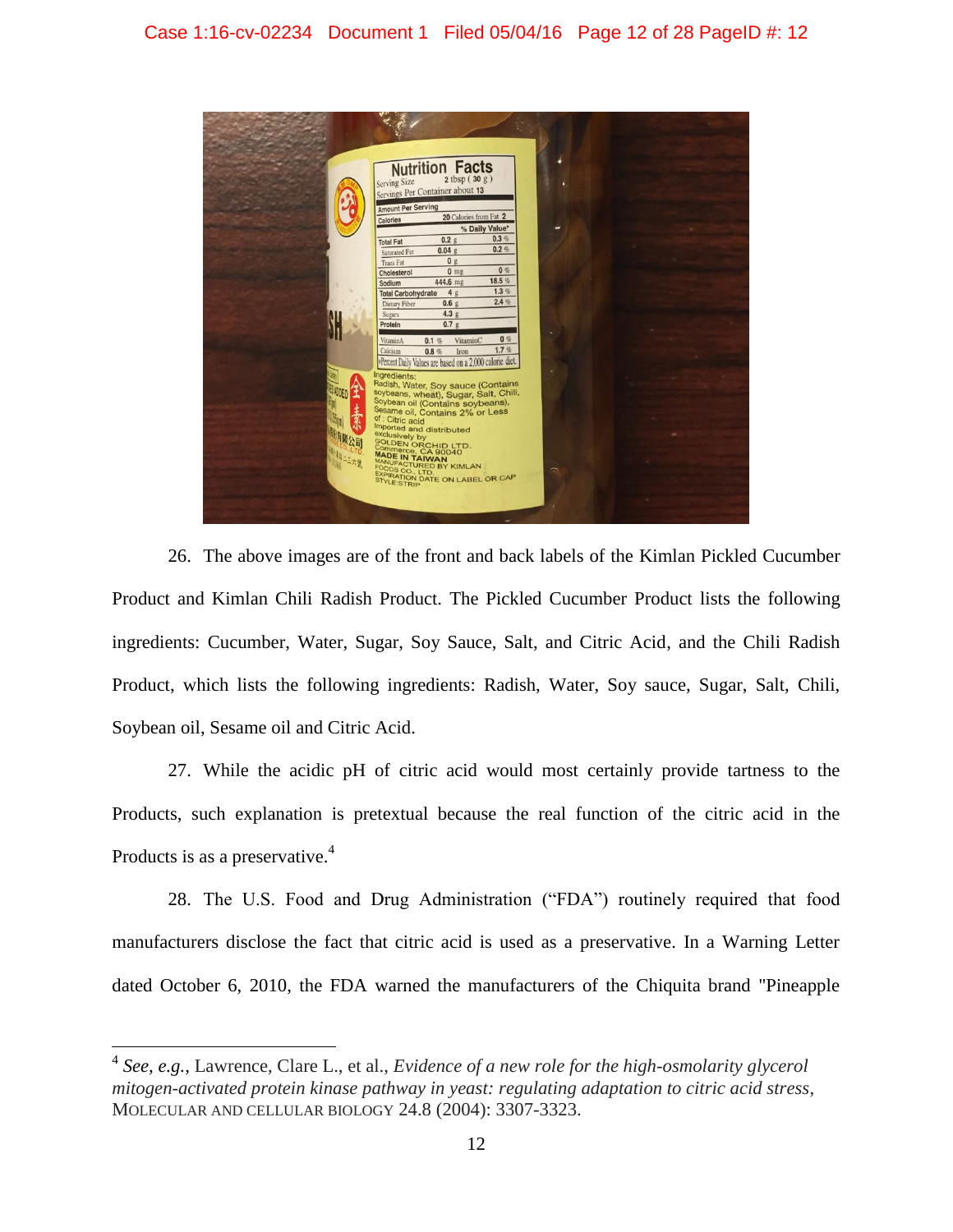#### Case 1:16-cv-02234 Document 1 Filed 05/04/16 Page 13 of 28 PageID #: 13

Bites with Coconut" and "Pineapple Bites" products, that they are in violation of the FDCA and the federal regulations promulgated pursuant to the FDCA:

> "The 'Pineapple Bites' and 'Pineapple Bites with Coconut' products are further misbranded within the meaning of section 403(k) of the Act [21 U.S.C. 343(k)] in that they contain the chemical preservatives ascorbic acid and citric acid but their labels fail to declare these preservatives with a description of their functions. 21 CFR 101.22."

See **EXHIBIT A**, FDA Warning Letter dated October 6, 2010 (emphasis added).

29. Defendants' misleading labeling practices go even further. Apart from not having disclosed the function of the citric acid, Defendants expressly labeled the Products as "No Preservatives," even though such was patently false.

30. Because the Products similarly contain citric acid and Defendants similarly "fail[ed] to declare [such] preservative with a description of [its] functions," *see id.*, and because the Products are expressly labeled as containing "No Preservatives," the Products are misbranded food under the FDCA and state laws which incorporate by reference federal food labeling regulations. 21 U.S.C. §§ 343(a)(1), 343(k); N.Y. Agm. Law § 201.

## **The Impact of Defendants' Deceptive Conduct**

31. By representing the Products as being free of preservatives, Defendants sought to capitalize on consumers' preference for natural Products with no preservatives and the association between such Products and a wholesome way of life. Consumers are willing to pay more for such Products because of this association as well as the perceived higher quality, health and safety benefits and low impact on the environment.

32. As a result of Defendants' deception, consumers – including Plaintiffs and members of the proposed Class – have purchased Products that claimed to be free of preservatives.

32. Although Defendants represented that the Products are free of preservatives, they failed to also disclose material information about the Products; the fact that they contained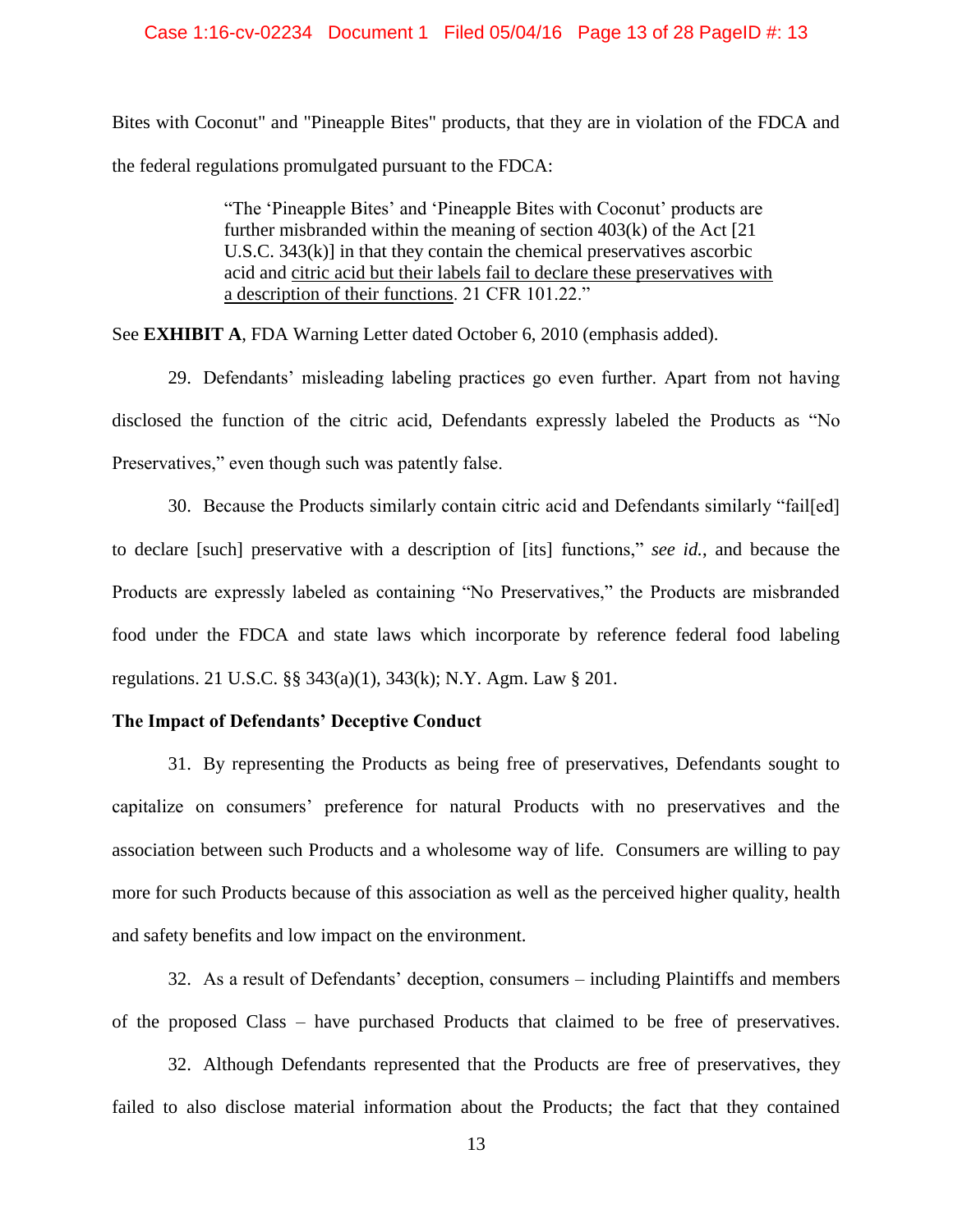### Case 1:16-cv-02234 Document 1 Filed 05/04/16 Page 14 of 28 PageID #: 14

unnatural, synthetic, and/or artificial ingredients which is used as a preservative. This nondisclosure, while at the same time branding the Products as free of preservatives was deceptive and likely to mislead a reasonable consumer, including Plaintiffs and Class members.

33. A representation that a product is free of preservatives is material to a reasonable consumer when deciding to purchase a product.

34. Plaintiffs did, and a reasonable consumer would, attach importance to whether Defendants' Products are "misbranded," i.e., not legally salable, or capable of legal possession, and/or contain highly processed ingredients.

35. Plaintiffs did not know, and had no reason to know, that the Products were not free of preservatives.

36. Defendants' Product labeling and misleading online and otherwise marketing campaign was a material factor in Plaintiffs' and Class members' decisions to purchase the Products. Relying on Defendants' deceptive and/or misleading Product labeling and other promotional material, Plaintiffs and Class members believed that they were getting Products that and contain no preservatives. Had Plaintiffs known the truth about Defendants' Products, they would not have purchased them.

37. Defendants' Product labeling as alleged herein is deceptive and misleading and was designed to increase sales of the Products. Defendants' misrepresentations are part of their systematic product packaging practice.

38. At the point of sale, Plaintiffs and Class members did not know, and had no reason to know, that the Products were misbranded as set forth herein, and would not have bought the Products had they known the truth about them.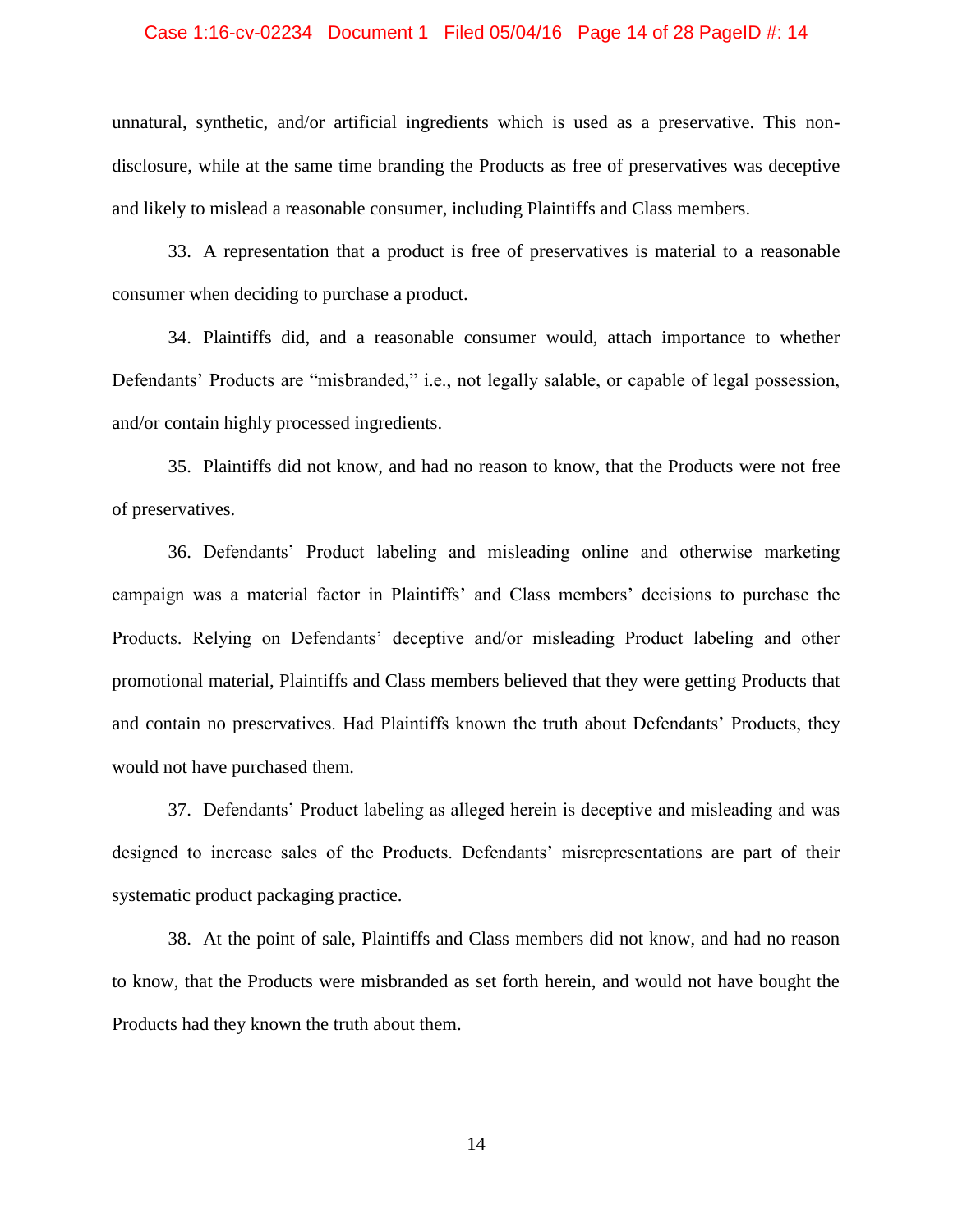#### Case 1:16-cv-02234 Document 1 Filed 05/04/16 Page 15 of 28 PageID #: 15

39. Defendants' false and deceptive labeling is misleading and in violation of the FDCA, food labeling laws and consumer protection laws of each of the fifty states and the District of Columbia, and the Products at issue are misbranded as a matter of law. Misbranded products cannot be legally manufactured, advertised, distributed, held or sold in the United States. Plaintiffs and Class members would not have bought the Products had they known they were misbranded and illegal to sell or possess.

40. As a result of Defendants' misrepresentations, Plaintiffs and thousands of others throughout the United States purchased the Products.

41. Plaintiffs and the Class (defined below) have been damaged by Defendants' deceptive and unfair conduct in that they purchased Products with false and deceptive labeling and paid premium prices they otherwise would not have paid over other comparable products that did not claim to contain no preservatives.

### **Plaintiffs Were Injured as a Result of Defendants' Misleading and Deceptive Conduct**

42. Defendants' labeling as alleged herein is false and misleading and was designed to increase sales of the Products at issue. Defendants' misrepresentations are part of their systematic labeling practice.

43. Plaintiffs and Class members were exposed to and relied on Defendants' labeling, packaging, as well as extensive marketing campaign of the Products, including misrepresentations made via social media as stated herein. At the time of purchase, Plaintiffs and Class members read the labels on Defendants' Products, including labels which represented that the Products were free of preservatives.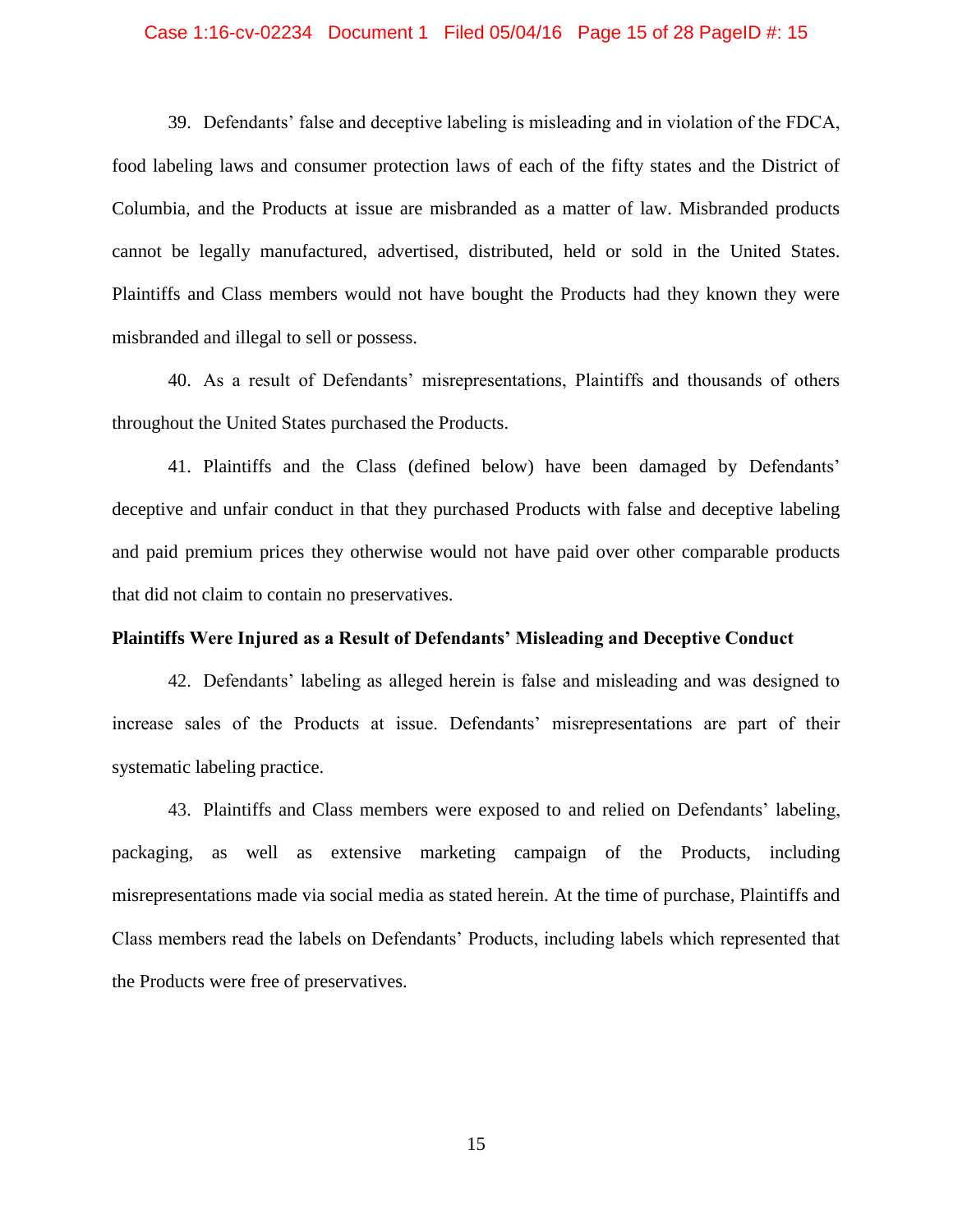#### Case 1:16-cv-02234 Document 1 Filed 05/04/16 Page 16 of 28 PageID #: 16

44. Defendants' labeling claims were a material factor in Plaintiffs and Class members' decisions to purchase the Products. Based on Defendants' claims, Plaintiffs and Class members believed that the Products were a better and healthier choice than other available tea products.

45. Plaintiffs and Class members did not know that the Products was not free of preservatives. Plaintiffs and Class members would not have bought the purchased Products had they known that the Products all contain citric acid, which is highly processed, industrially produced and used as a preservative.

46. Plaintiffs and Class members were exposed to these misrepresentations prior to purchase and relied on them. As a result of such reliance, Plaintiffs and Class members deemed the Products to be more preferable to other products which do not claim to be free of preservatives. Plaintiffs and Class members would not have bought the Products had they not been misled by Defendants' misrepresentations into believing that the Products were better and healthier than they were.

47. At the point of sale, Plaintiffs and Class members did not know, and had not reason to know, that Defendants' Products were misbranded as set forth herein, and would not have bought the Products had they known the truth about them.

48. As a result of Defendants' misrepresentations, Plaintiffs and thousands of others throughout the United States purchased the Products.

49. Defendants' labeling, advertising, and marketing as alleged herein is false and misleading and designed to increase sales of the Products. Defendants' misrepresentations are a part of an extensive labeling, advertising and marketing campaign, and a reasonable person would attach important to Defendants' representations in determining whether to purchase the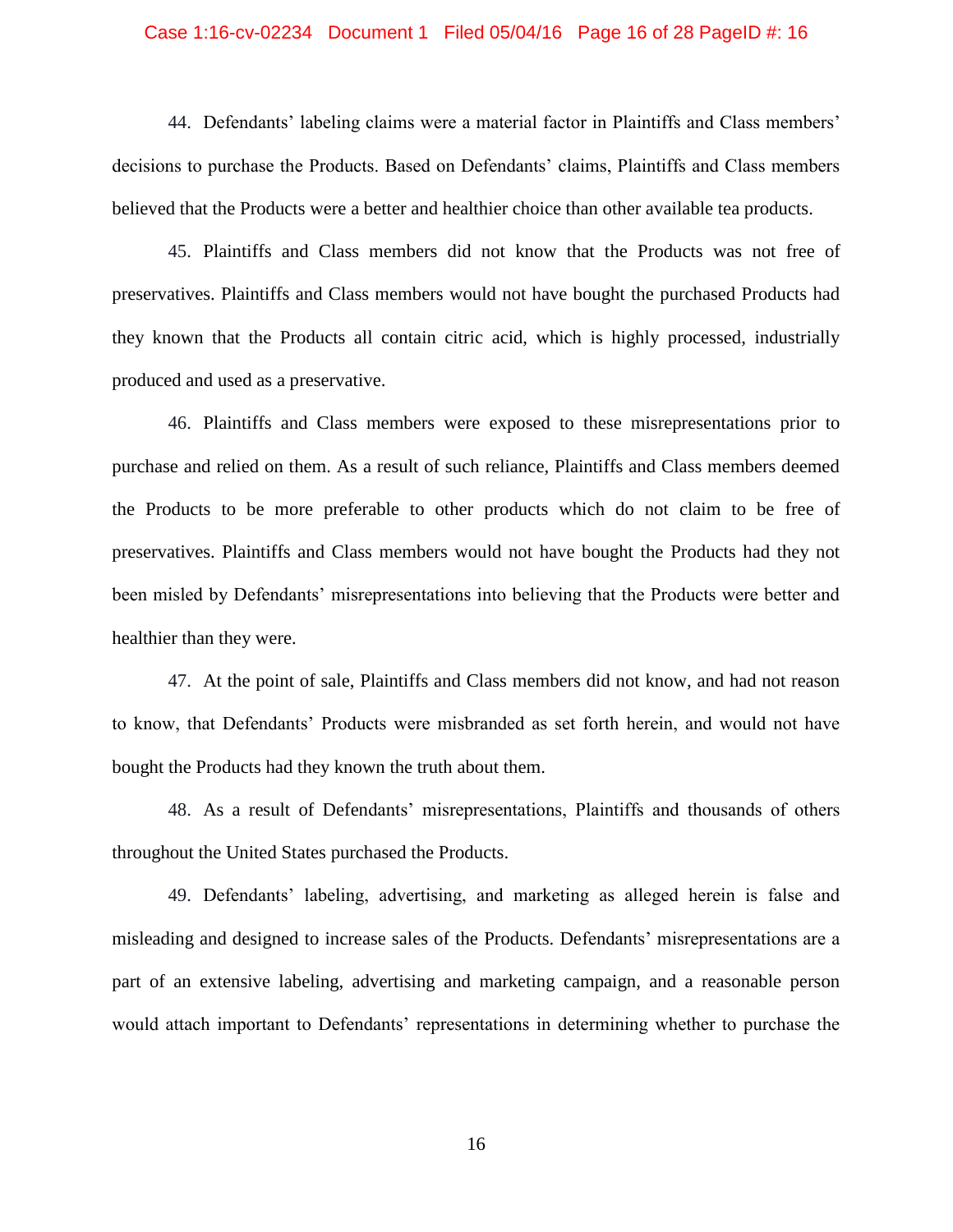#### Case 1:16-cv-02234 Document 1 Filed 05/04/16 Page 17 of 28 PageID #: 17

Products at issue. Plaintiffs and Class members would not have purchased Defendants' misbranded Products had they known they were misbranded.

50. Plaintiffs and the Class (defined below) have been damaged by Defendants' deceptive and unfair conduct in that they purchased Products with false and deceptive labeling and paid premium prices they otherwise would not have paid over other comparable products that did not claim to be free of preservatives.

## **CLASS ACTION ALLEGATIONS**

### *The Nationwide Class*

51. Plaintiffs bring this action as a class action pursuant to Rule 23 of the Federal Rules

of Civil Procedure on behalf of the following class (the "Class"):

All persons or entities in the United States who made retail purchases of the Products during the applicable limitations period, and/or such subclasses as the Court may deem appropriate.

### *The New York Class*

52. Plaintiff HU seeks to represent a class consisting of the following subclass (the

"New York Class"):

All New York residents who made retail purchases of the Products during the applicable limitations period, and/or such subclasses as the Court may deem appropriate.

The proposed Classes exclude current and former officers and directors of Defendants, members of the immediate families of the officers and directors of Defendant, Defendant's legal representatives, heirs, successors, assigns, and any entity in which they have or have had a controlling interest, and the judicial officer to whom this lawsuit is assigned.

53. Plaintiffs reserve the right to revise the Class definition based on facts learned in the course of litigating this matter.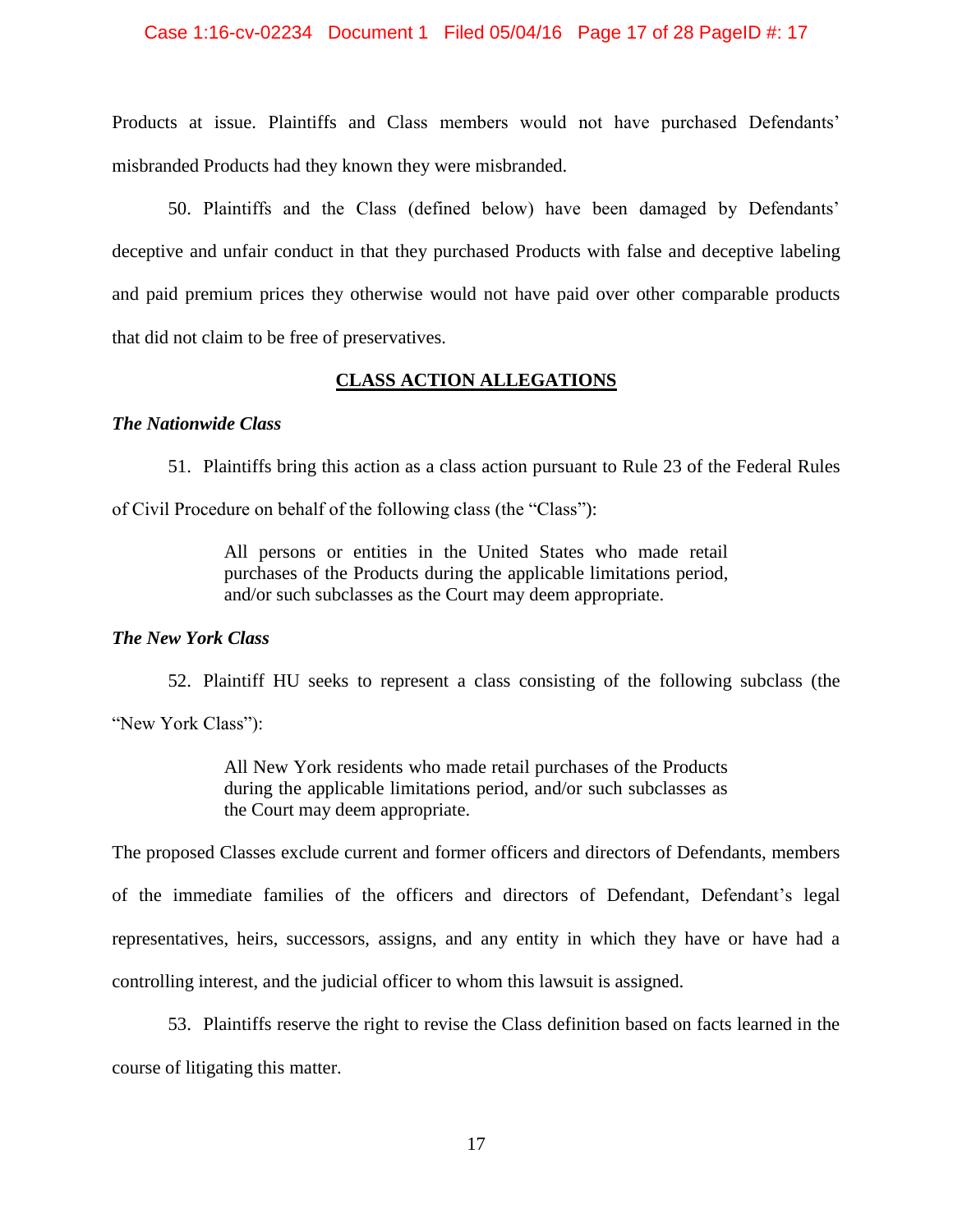### Case 1:16-cv-02234 Document 1 Filed 05/04/16 Page 18 of 28 PageID #: 18

54. This action is proper for class treatment under Rules  $23(b)(1)(B)$  and  $23(b)(3)$  of the Federal Rules of Civil Procedure. While the exact number and identities of other Class members are unknown to Plaintiffs at this time, Plaintiffs are informed and believe that there are thousands of Class members. Thus, the Class is so numerous that individual joinder of all Class members is impracticable.

55. Questions of law and fact arise from Defendants' conduct described herein. Such questions are common to all Class members and predominate over any questions affecting only individual Class members and include:

- a. whether labeling "No Preservatives Added" on Products containing Citric Acid, which is used as a preservative, was false and misleading;
- b. whether Defendants engaged in a marketing practice intended to deceive consumers by labeling Products as having "No Preservatives Added", even though such Products contained one or more highly processed ingredients, including Citric Acid;
- c. whether Defendants deprived Plaintiffs and the Class of the benefit of the bargain because the Products purchased were different than what Defendants warranted;
- d. whether Defendants deprived Plaintiffs and the Class of the benefit of the bargain because the Products they purchased had less value than what was represented by Defendants;
- e. whether Defendants caused Plaintiffs and the Class to purchase a substance that was other than what was represented by Defendant;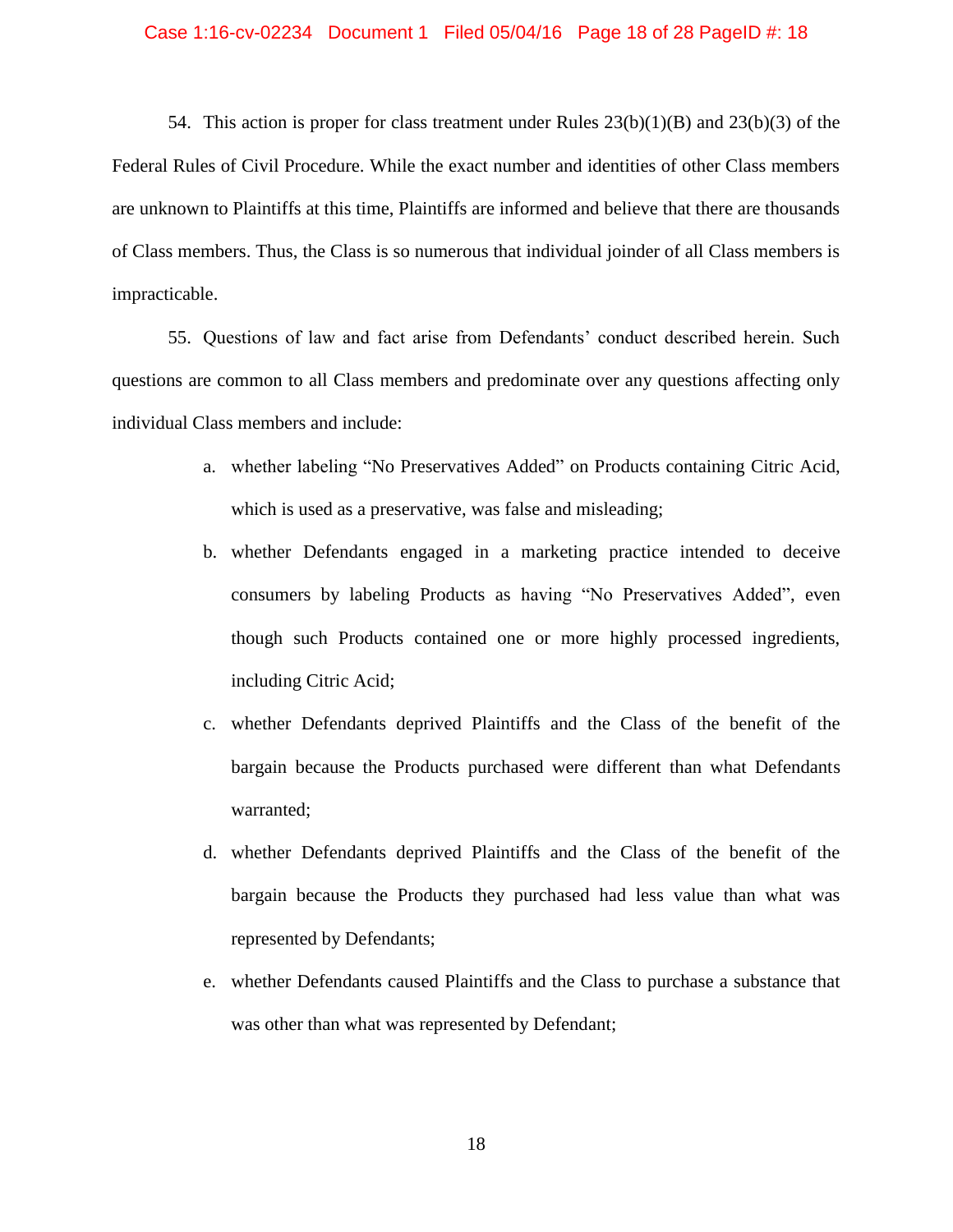- f. whether Defendants have been unjustly enriched at the expense of Plaintiffs and other Class members by their misconduct;
- g. whether Defendants must disgorge any and all profits they have made as a result of their misconduct; and
- h. whether Defendants should be enjoined from marketing the Products as having "No Preservatives Added," and whether Defendants should be required to disclose the fact that an ingredient was used as a preservative.

56. Plaintiffs' claims are typical of those of the Class members because Plaintiffs and the other Class members sustained damages arising out of the same wrongful conduct, as detailed herein. Plaintiffs purchased Defendants' Products and sustained similar injuries arising out of Defendants' conduct in violation of New York State law. Defendants' unlawful, unfair and fraudulent actions concern the same business practices described herein irrespective of where they occurred or were experienced. The injuries of the Class were caused directly by Defendants' wrongful misconduct. In addition, the factual underpinning of Defendants' misconduct is common to all Class members and represents a common thread of misconduct resulting in injury to all members of the Class. Plaintiffs' claims arise from the same practices and course of conduct that give rise to the claims of the members of the Class and are based on the same legal theories.

57. Plaintiffs will fairly and adequately represent and pursue the interests of the Class and have retained competent counsel experienced in prosecuting nationwide class actions. Plaintiffs understand the nature of their claims herein, have no disqualifying conditions, and will vigorously represent the interests of the Class. Neither Plaintiffs nor Plaintiffs' counsel have any interests that conflict with or are antagonistic to the interests of the Class. Plaintiffs have retained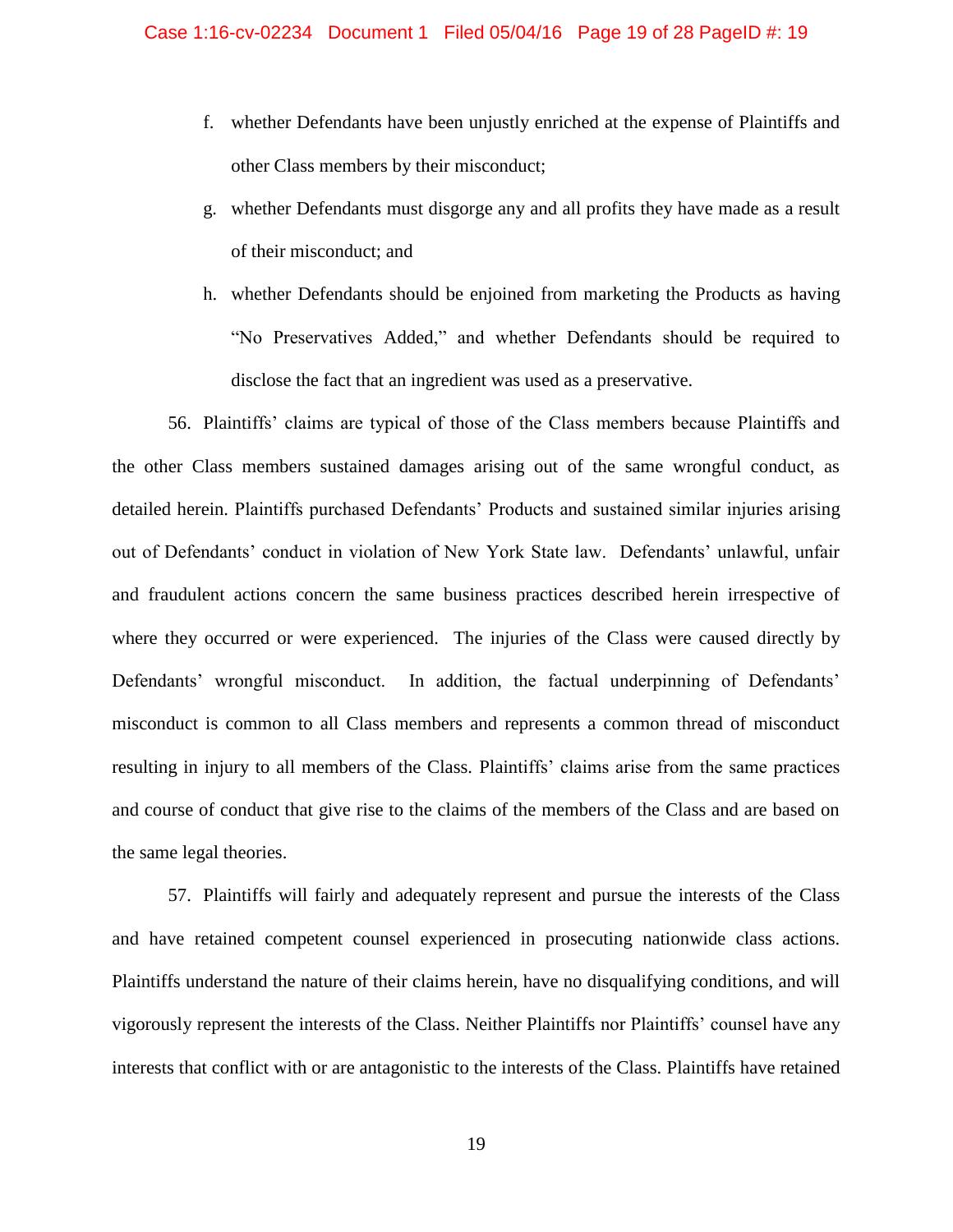#### Case 1:16-cv-02234 Document 1 Filed 05/04/16 Page 20 of 28 PageID #: 20

highly competent and experienced class action attorneys to represent their interests and those of the Class. Plaintiffs and Plaintiffs' counsel have the necessary financial resources to adequately and vigorously litigate this class action, and Plaintiffs and counsel are aware of their fiduciary responsibilities to the Class and will diligently discharge those duties by vigorously seeking the maximum possible recovery for the Class.

58. A class action is superior to other available methods for the fair and efficient adjudication of this controversy. The damages suffered by any individual class member are too small to make it economically feasible for an individual class member to prosecute a separate action, and it is desirable for judicial efficiency to concentrate the litigation of the claims in this forum. Furthermore, the adjudication of this controversy through a class action will avoid the potentially inconsistent and conflicting adjudications of the claims asserted herein. There will be no difficulty in the management of this action as a class action.

59. The prerequisites to maintaining a class action for injunctive relief or equitable relief pursuant to Rule  $23(b)(2)$  are met, as Defendants have acted or refused to act on grounds generally applicable to the Class, thereby making appropriate final injunctive or equitable relief with respect to the Class as a whole.

60. The prerequisites to maintaining a class action for injunctive relief or equitable relief pursuant to Rule 23(b)(3) are met, as questions of law or fact common to the Class predominate over any questions affecting only individual members, and a class action is superior to other available methods for fairly and efficiently adjudicating the controversy.

61. The prosecution of separate actions by members of the Class would create a risk of establishing inconsistent rulings and/or incompatible standards of conduct for Defendant.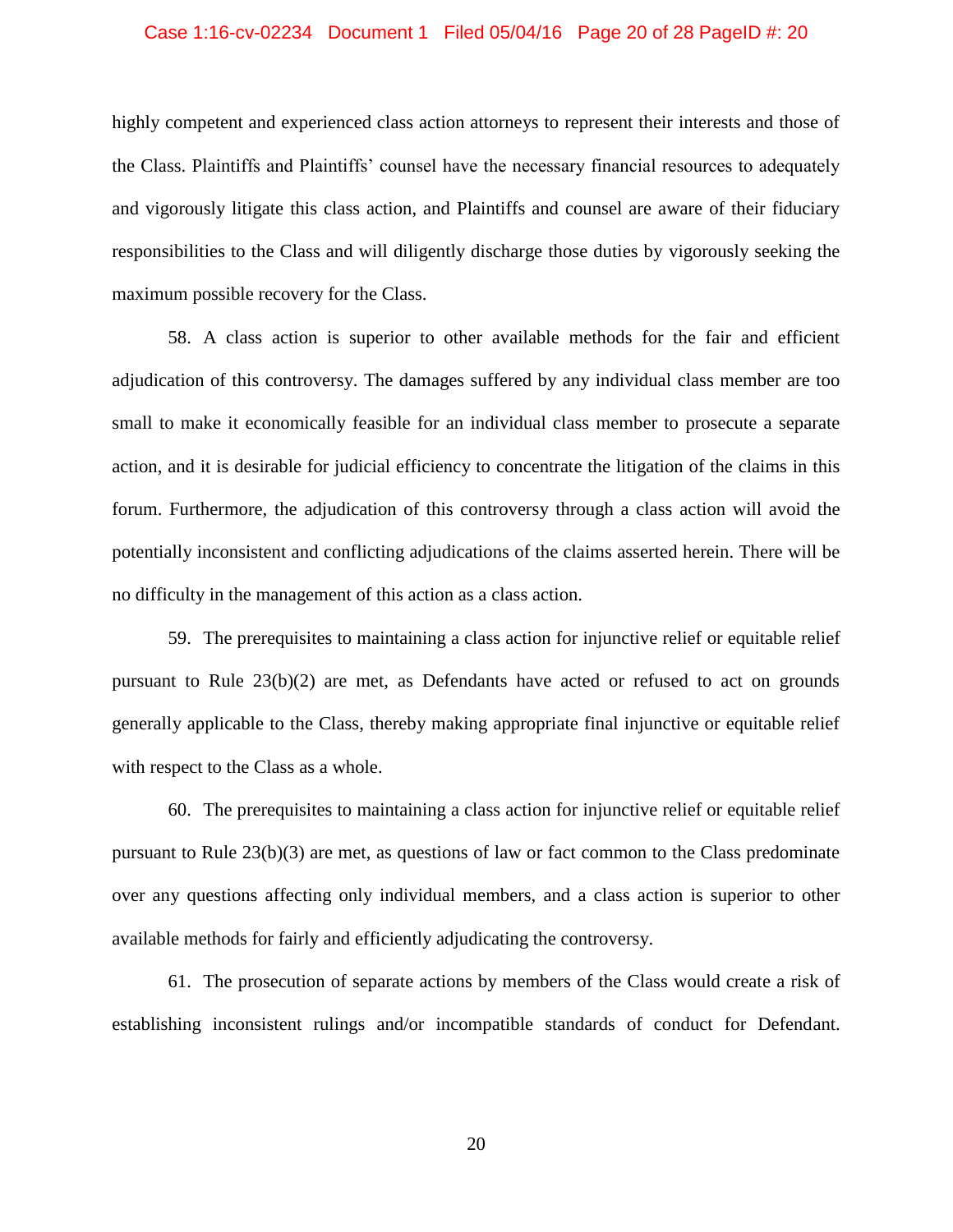#### Case 1:16-cv-02234 Document 1 Filed 05/04/16 Page 21 of 28 PageID #: 21

Additionally, individual actions may be dispositive of the interest of all members of the Class, although certain Class members are not parties to such actions.

62. Defendants' conduct is generally applicable to the Class as a whole and Plaintiffs seek, *inter alia*, equitable remedies with respect to the Class as a whole. As such, Defendants' systematic policies and practices make declaratory relief with respect to the Class as a whole appropriate.

## **CAUSES OF ACTION**

### **COUNT I**

# **INJUNCTION FOR VIOLATIONS OF NEW YORK GENERAL BUSINESS LAW § 349 (DECEPTIVE AND UNFAIR TRADE PRACTICES ACT)**

63. Plaintiff HU realleges and incorporates by reference the allegations contained in all preceding paragraphs, and further alleges as follows:

64. Plaintiff HU brings this claim on behalf of herself and the other members of the Class for an injunction for violations of New York's Deceptive Acts or Practices Law, General Business Law § 349 ("NY GBL").

65. NY GBL § 349 provides that "deceptive acts or practices in the conduct of any business, trade or commerce or in the furnishing of any service in this state are . . . unlawful."

66. Under the § 349, it is not necessary to prove justifiable reliance. ("To the extent that the Appellate Division order imposed a reliance requirement on General Business Law [§] 349 … claims, it was error. Justifiable reliance by the plaintiff is not an element of the statutory claim." *Koch v. Acker, Merrall & Condit Co.*, 18 N.Y.3d 940, 941 (N.Y. App. Div. 2012) (internal citations omitted)).

67. Any person who has been injured by reason of any violation of the NY GBL may bring an action in their own name to enjoin such unlawful act or practice, an action to recover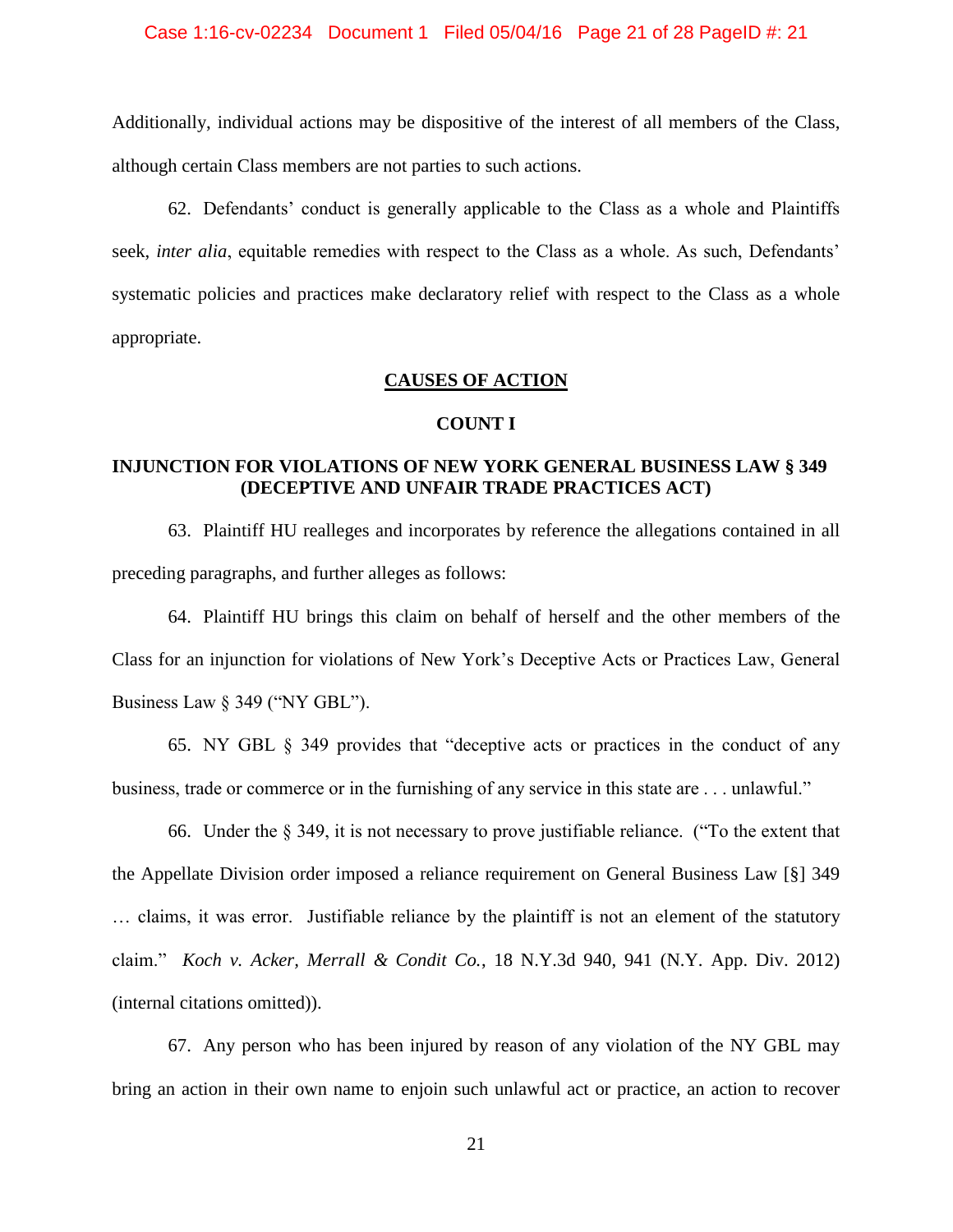### Case 1:16-cv-02234 Document 1 Filed 05/04/16 Page 22 of 28 PageID #: 22

their actual damages or fifty dollars, whichever is greater, or both such actions. The court may, in its discretion, increase the award of damages to an amount not to exceed three times the actual damages up to one thousand dollars, if the court finds the Defendants willfully or knowingly violated this section. The court may award reasonable attorney's fees to a prevailing plaintiff.

68. The practices employed by Defendants, whereby Defendants labeled, packaged, and marketed their Products as being free of preservatives were unfair, deceptive, and misleading and are in violation of the NY GBL § 349.

69. The foregoing deceptive acts and practices were directed at customers.

70. Defendants should be enjoined from labeling their Products as containing "No Preservatives," and should be required to disclose that one or more ingredients were used as preservatives, as described above pursuant to NY GBL § 349.

71. Plaintiff HU, on behalf of herself and all others similarly situated, respectfully demands a judgment enjoining Defendants' conduct, awarding costs of this proceeding and attorneys' fees, as provided by NY GBL, and such other relief as this Court deems just and proper.

## **COUNT II**

## **VIOLATIONS OF NEW YORK GENERAL BUSINESS LAW § 349 (DECEPTIVE AND UNFAIR TRADE PRACTICES ACT)**

72. Plaintiff HU realleges and incorporates by reference the allegations contained in all preceding paragraphs, and further alleges as follows:

73. Plaintiff HU brings this claim on behalf of herself and the other members of the Class for violations of NY GBL § 349.

74. By the acts and conduct alleged herein, Defendants committed unfair or deceptive acts and practices by misbranding their Products as being free of preservatives.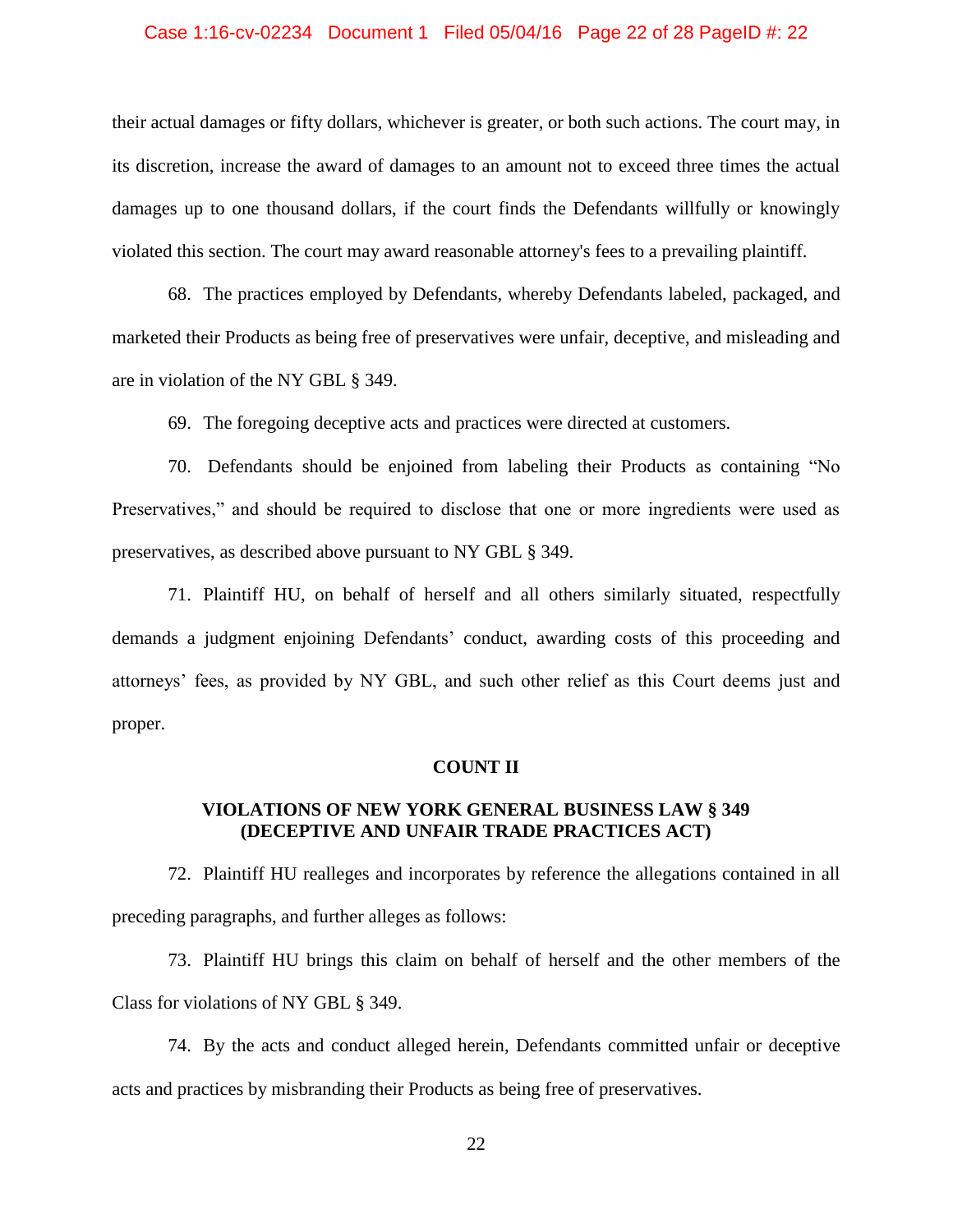#### Case 1:16-cv-02234 Document 1 Filed 05/04/16 Page 23 of 28 PageID #: 23

75. The practices employed by Defendants, whereby Defendants advertised, promoted, and marketed that their Products are free of preservatives were unfair, deceptive, and misleading and are in violation of NY GBL § 349.

76. The foregoing deceptive acts and practices were directed at consumers.

77. Plaintiff HU and the other Class members suffered a loss as a result of Defendants' deceptive and unfair trade acts. Specifically, as a result of Defendants' deceptive and unfair trade acts and practices, Plaintiff HU and the other Class members suffered monetary losses associated with the purchase of Products, *i.e.*, the purchase price of the Product and/or the premium paid by Plaintiff HU and the Class for said Products.

### **COUNT III**

# **NEGLIGENT MISREPRESENTATION (All States)**

78. Plaintiffs reallege and incorporate by reference the allegations contained in all preceding paragraphs, and further allege as follows:

79. Defendants, directly or through their agents and employees, made false representations, concealments, and nondisclosures to Plaintiffs and members of the Class.

80. In making the false, misleading, and deceptive representations and omissions, Defendants knew and intended that consumers would pay a premium for Products labeled as "No Preservatives Added" over comparable products that are not so labelled, furthering Defendants' private interest of increasing sales for their Products and decreasing the sales of products that are truthfully offered as containing no preservatives by Defendants' competitors, or those that do not claim to be free of preservatives.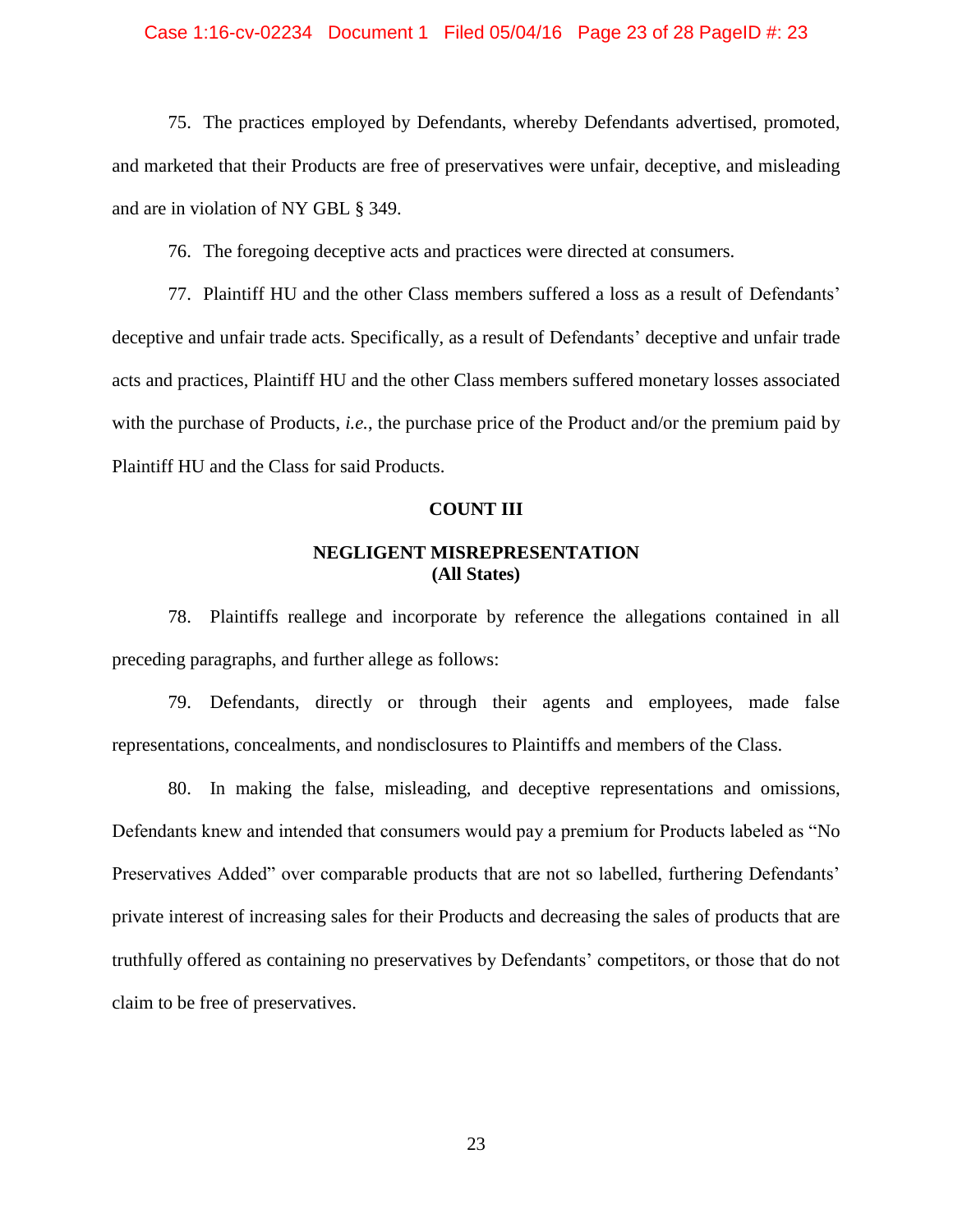#### Case 1:16-cv-02234 Document 1 Filed 05/04/16 Page 24 of 28 PageID #: 24

81. As an immediate, direct, and proximate result of Defendants' false, misleading, and deceptive representations and omissions, Defendants injured Plaintiffs and the other Class members in that they paid a premium price for Products that were not as represented.

82. In making the representations of fact to Plaintiffs and members of the Class described herein, Defendants have failed to fulfill their duties to disclose the material facts set forth above. The direct and proximate cause of this failure to disclose was Defendants' negligence and carelessness.

83. Defendants, in making the misrepresentations and omissions, and in doing the acts alleged above, knew or reasonably should have known that the representations were not true. Defendants made and intended the misrepresentations to induce the reliance of Plaintiffs and members of the Class.

84. Plaintiffs and members of the Class relied upon these false representations and nondisclosures by Defendants when purchasing the Products, upon which reliance was justified and reasonably foreseeable.

85. As a result of Defendants' wrongful conduct, Plaintiffs and members of the Class have suffered and continue to suffer economic losses and other general and specific damages, including but not limited to the amounts paid for the Products and any interest that would have been accrued on those monies, all in an amount to be determined according to proof at time of trial.

#### **COUNT IV**

## **BREACH OF EXPRESS WARRANTIES (All States)**

86. Plaintiffs reallege and incorporate by reference the allegations contained in all preceding paragraphs, and further allege as follows: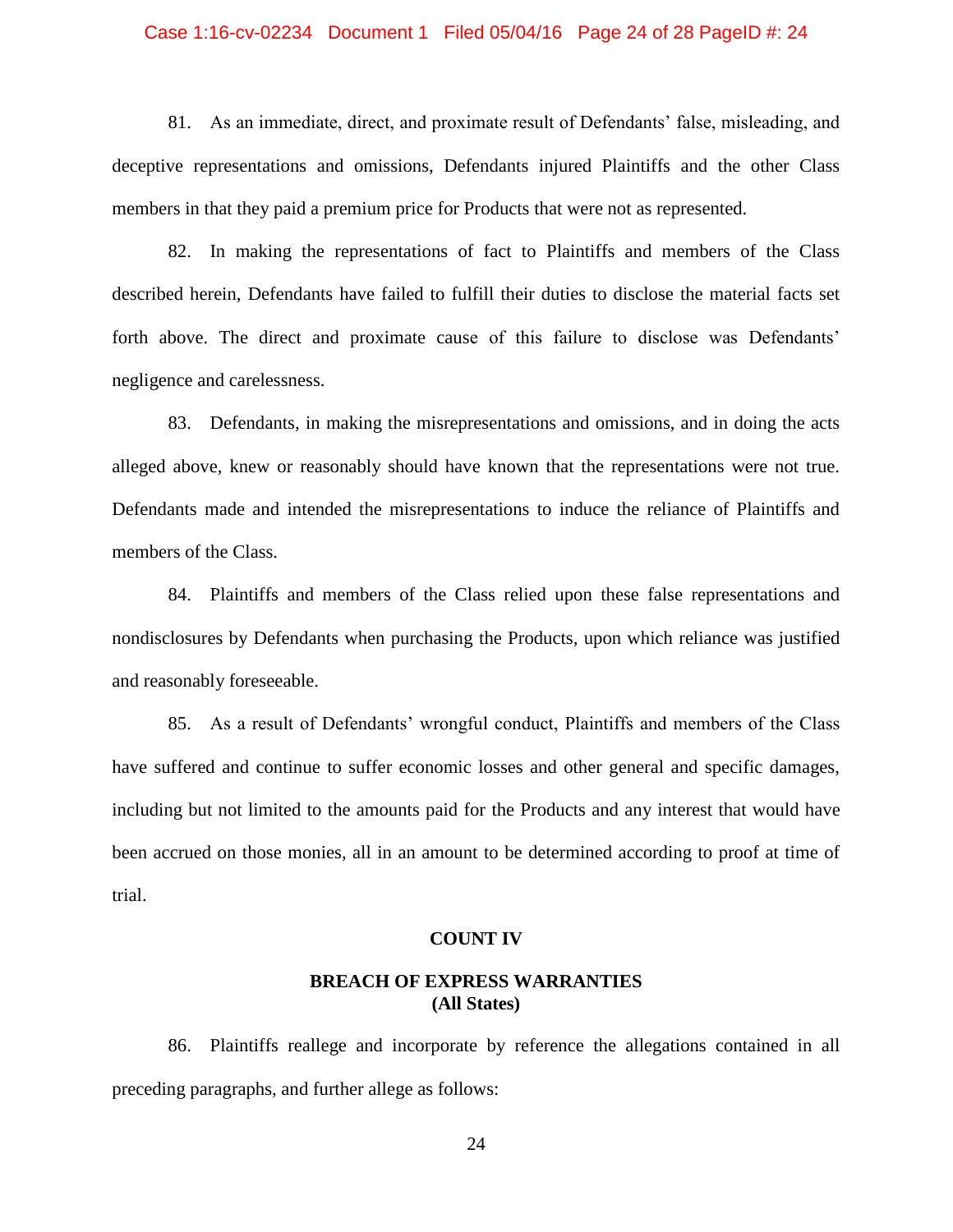#### Case 1:16-cv-02234 Document 1 Filed 05/04/16 Page 25 of 28 PageID #: 25

87. Defendants provided Plaintiffs and other members of the Class with written express warranties, including, but not limited to, warranties that their Products contain no preservatives.

88. This breach resulted in damages to Plaintiffs and the other members of the Class who bought Defendants' Products but did not receive the goods as warranted in that the Products were not as healthy nor as pure as they appear to be.

89. As a proximate result of Defendants' breach of warranties, Plaintiffs and the other Class members have suffered damages in an amount to be determined by the Court and/or jury, in that, among other things, they purchased and paid for Products that did not conform to what Defendants promised in their promotion, marketing, advertising, packaging and labeling, and they were deprived of the benefit of their bargain and spent money on products that did not have any value or had less value than warranted or products that they would not have purchased and used had they known the true facts about them.

#### **COUNT V**

# **UNJUST ENRICHMENT (All States)**

90. Plaintiffs reallege and incorporate by reference the allegations contained in all preceding paragraphs, and further allege as follows:

91. As a result of Defendants' deceptive, fraudulent and misleading labeling, packaging, advertising, marketing and sales of Products, Defendants were enriched, at the expense of Plaintiffs and members of the Class, through the payment of the purchase price for Defendants' Products.

92. Plaintiffs and members of the Class conferred a benefit on Defendants through purchasing the Products, and Defendants have knowledge of this benefit and have voluntarily accepted and retained the benefits conferred on it.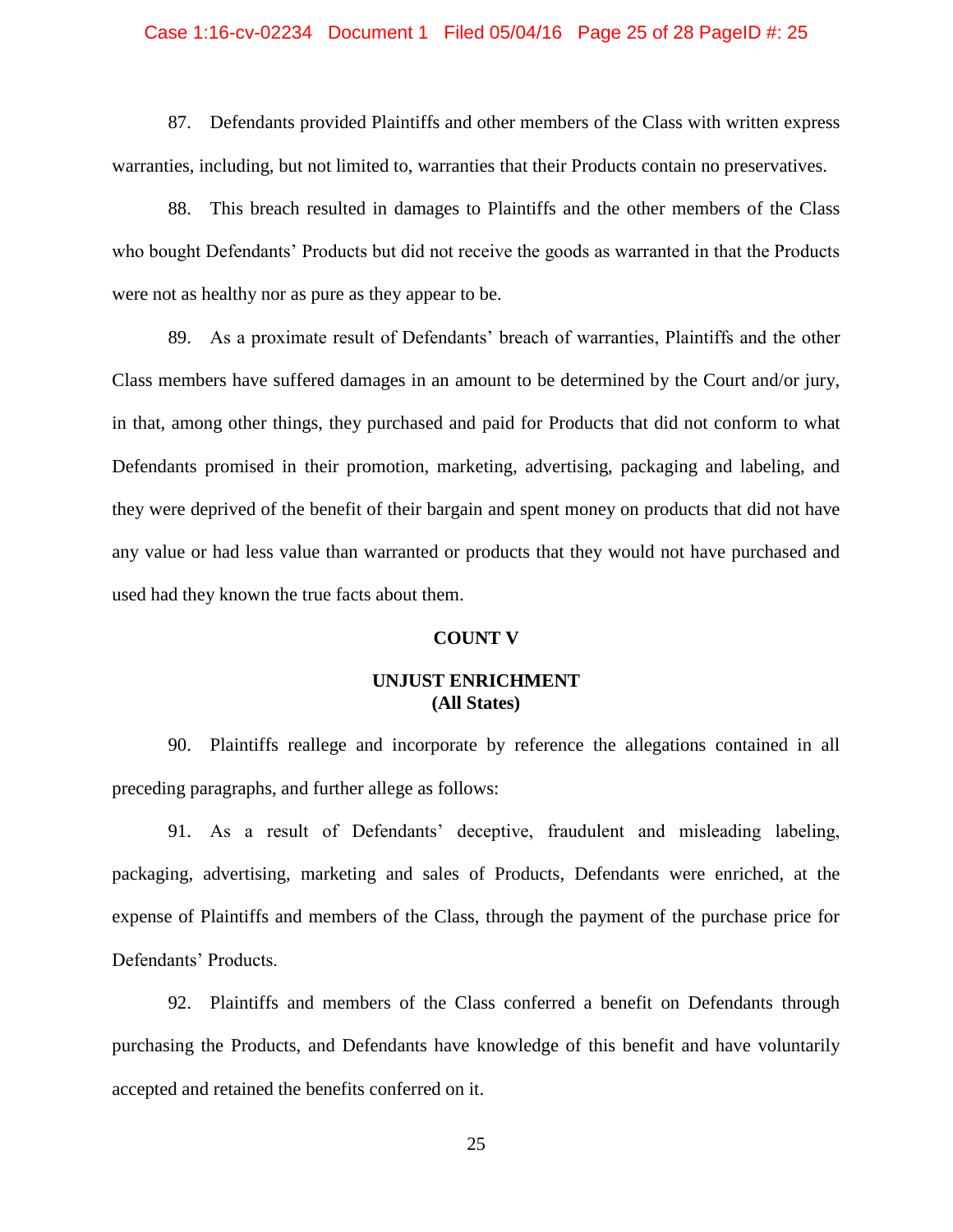#### Case 1:16-cv-02234 Document 1 Filed 05/04/16 Page 26 of 28 PageID #: 26

93. Defendants will be unjustly enriched if they are allowed to retain such funds, and each Class member is entitled to an amount equal to the amount they enriched Defendants and for which Defendants have been unjustly enriched.

94. Under the circumstances, it would be against equity and good conscience to permit Defendants to retain the ill-gotten benefits that they received from Plaintiffs, and all others similarly situated, in light of the fact Defendants have misrepresented that the Products are free of preservatives, when in fact, the Products contain the synthetic, unnatural ingredient Citric Acid, which is used as a preservative.

95. Defendants profited from their unlawful, unfair, misleading, and deceptive practices and advertising at the expense of Plaintiffs and Class members, under circumstances in which it would be unjust for Defendants to be permitted to retain said benefit.

96. Plaintiffs have standing to pursue this claim as Plaintiffs have suffered injury in fact and has lost money or property as a result of Defendants' actions, as set forth herein. Defendants are aware that the claims and/or omissions that they made about the Products are false, misleading, and likely to deceive reasonable consumers, such as Plaintiffs and members of the Class.

97. Plaintiffs and Class members do not have an adequate remedy at law against Defendants (in the alternative to the other causes of action alleged herein).

98. Accordingly, the Products are valueless such that Plaintiffs and Class members are entitled to restitution in an amount not less than the purchase price of the Products paid by Plaintiffs and Class members during the Class Period.

99. Plaintiffs and Class members are entitled to restitution of the excess amount paid for the Products, over and above what they would have paid if the Products had been adequately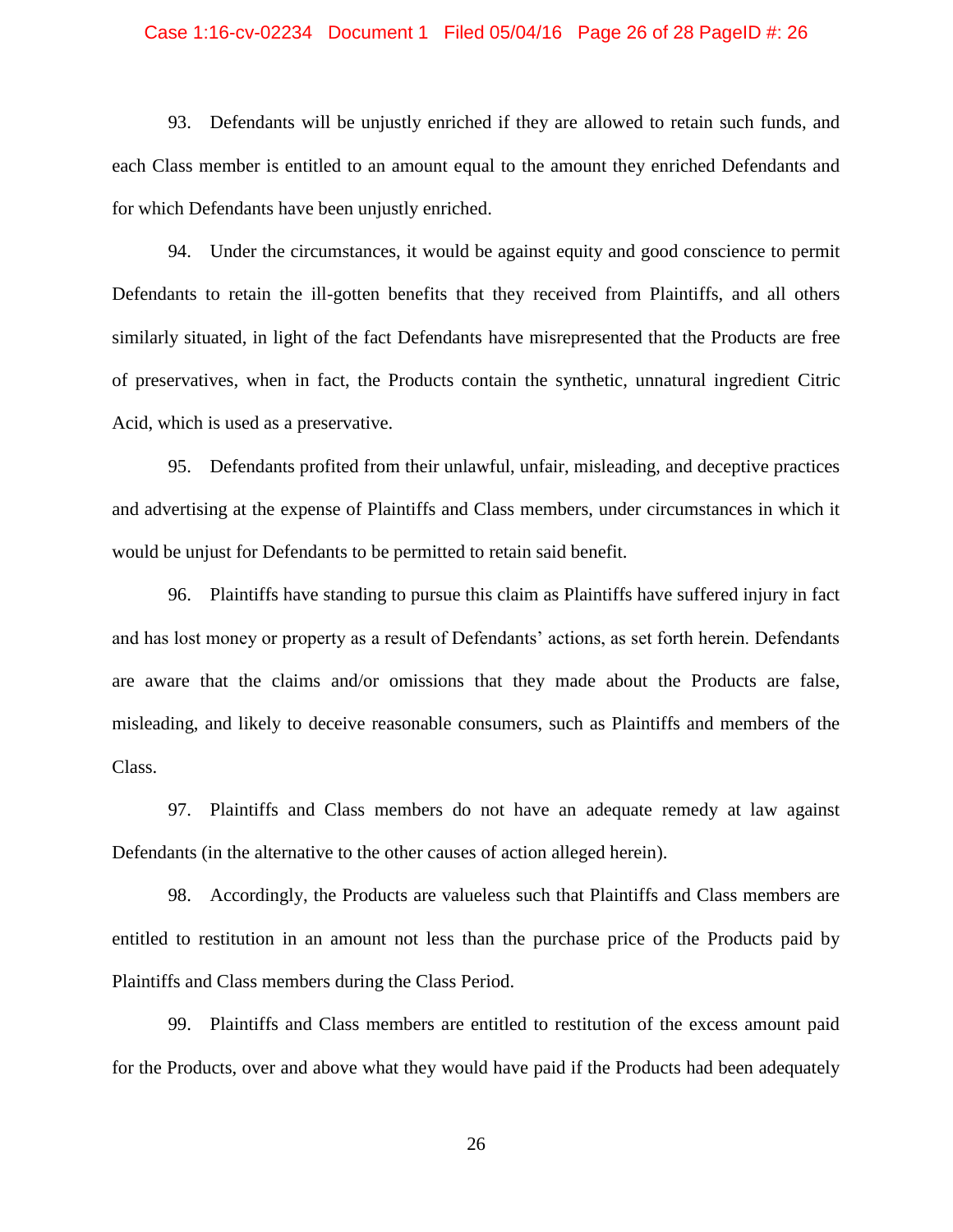## Case 1:16-cv-02234 Document 1 Filed 05/04/16 Page 27 of 28 PageID #: 27

advertised, and Plaintiffs and Class members are entitled to disgorgement of the profits Defendants derived from the sale of the Products.

## **PRAYER FOR RELIEF**

WHEREFORE, Plaintiffs, on behalf of themselves and all others similarly situated, seek judgment against Defendants, as follows:

- A. For an order certifying the nationwide Class and under Rule 23 of the Federal Rules of Civil Procedure and naming Plaintiffs as representatives of the Class and Plaintiffs' attorneys as Class Counsel to represent members of the Class;
- B. For an order declaring the Defendants' conduct violates the statutes referenced herein;
- C. For an order finding in favor of Plaintiffs and the nationwide Class;
- D. For compensatory and punitive damages in amounts to be determined by the Court and/or jury;
- E. For prejudgment interest on all amounts awarded;
- F. For an order of restitution and all other forms of equitable monetary relief;
- G. For injunctive relief as pleaded or as the Court may deem proper;
- H. For an order awarding Plaintiffs and the Class their reasonable attorneys' fees and expenses and costs of suit; and
- I. Any other relief the Court may deem appropriate.